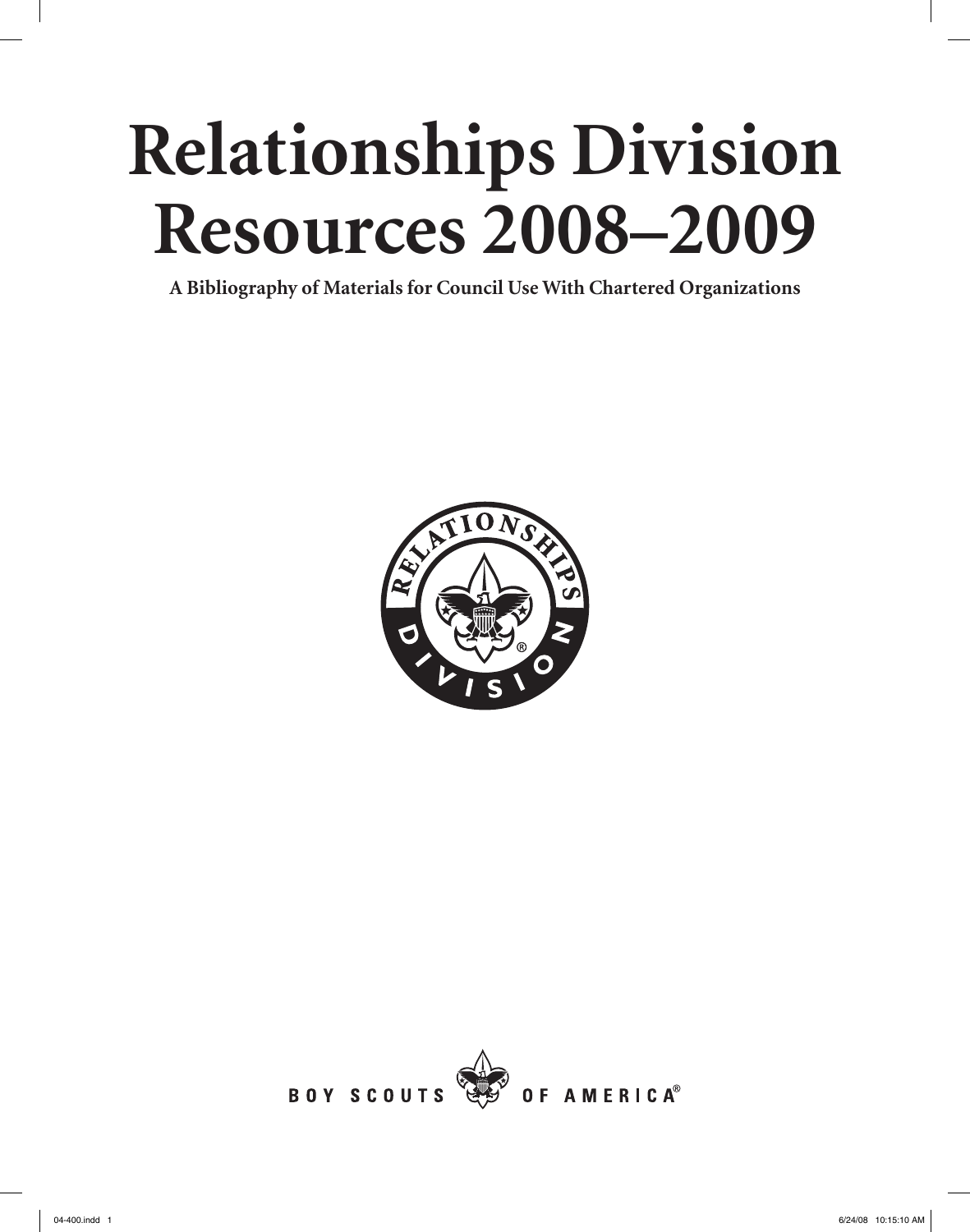# **Foreword**

The purpose of the Relationships Division is to support local councils as they work with local organizations to extend the Scouting program through new-unit organization. We initiate contact on a national basis with the organizations to provide qualified prospects for new units.

In the pages of this guide, you'll find resources for establishing and maintaining relationships with the community, with religious groups, and with labor organizations. We've also included a handy reference chart with detailed information on the religious emblems programs available through the Boy Scouts of America, as well as a list of available special-interest literature and a valuable compendium of BSA Web resources.

The materials listed in this catalogue are merely a "snapshot" of what exists in the Relationships Division. We are constantly improving, updating, and creating new materials. We hope that you find these materials useful.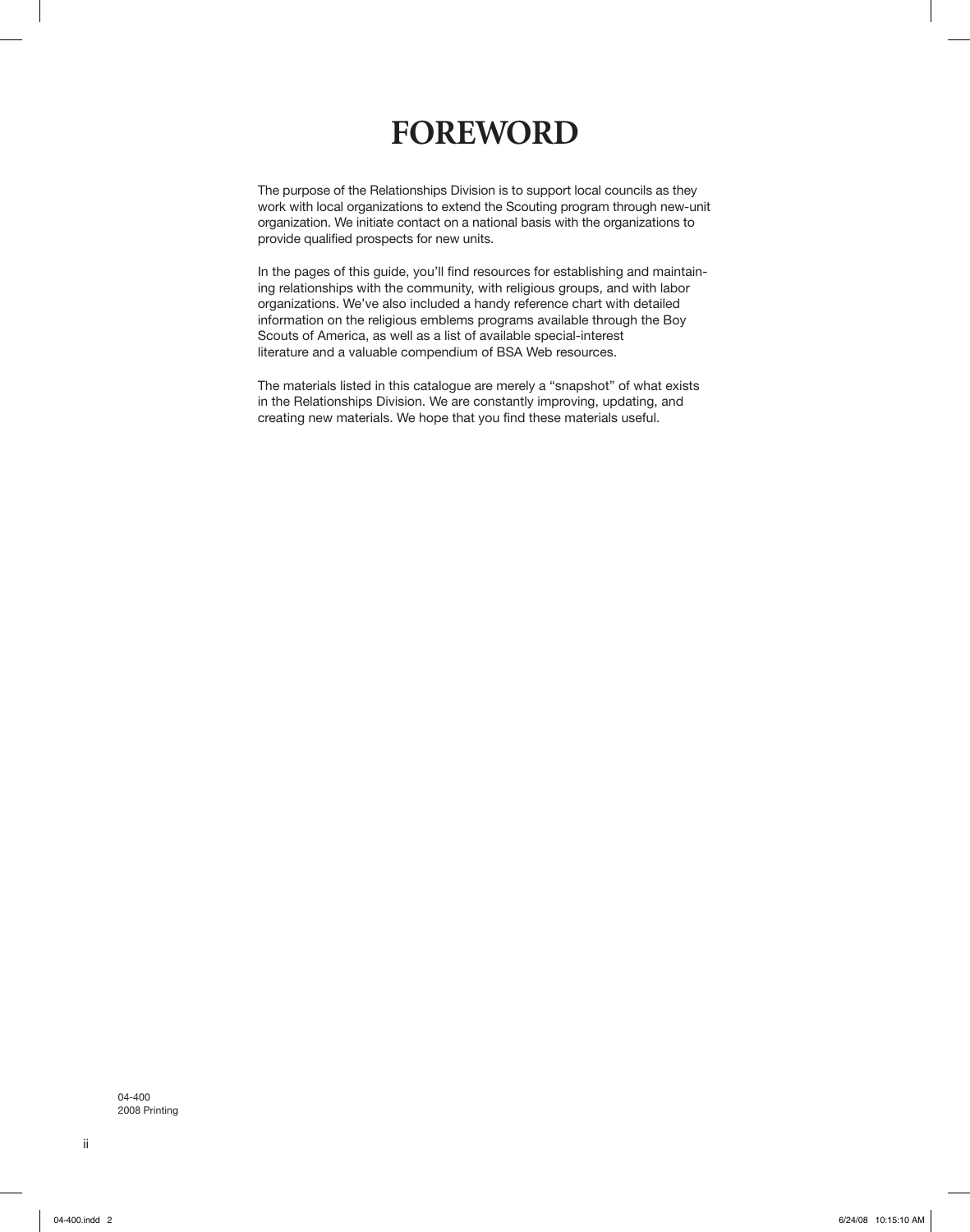# **CONTENTS**

| Relationships Division-BSA Web Resources13 |  |
|--------------------------------------------|--|
|                                            |  |
|                                            |  |
|                                            |  |
|                                            |  |
|                                            |  |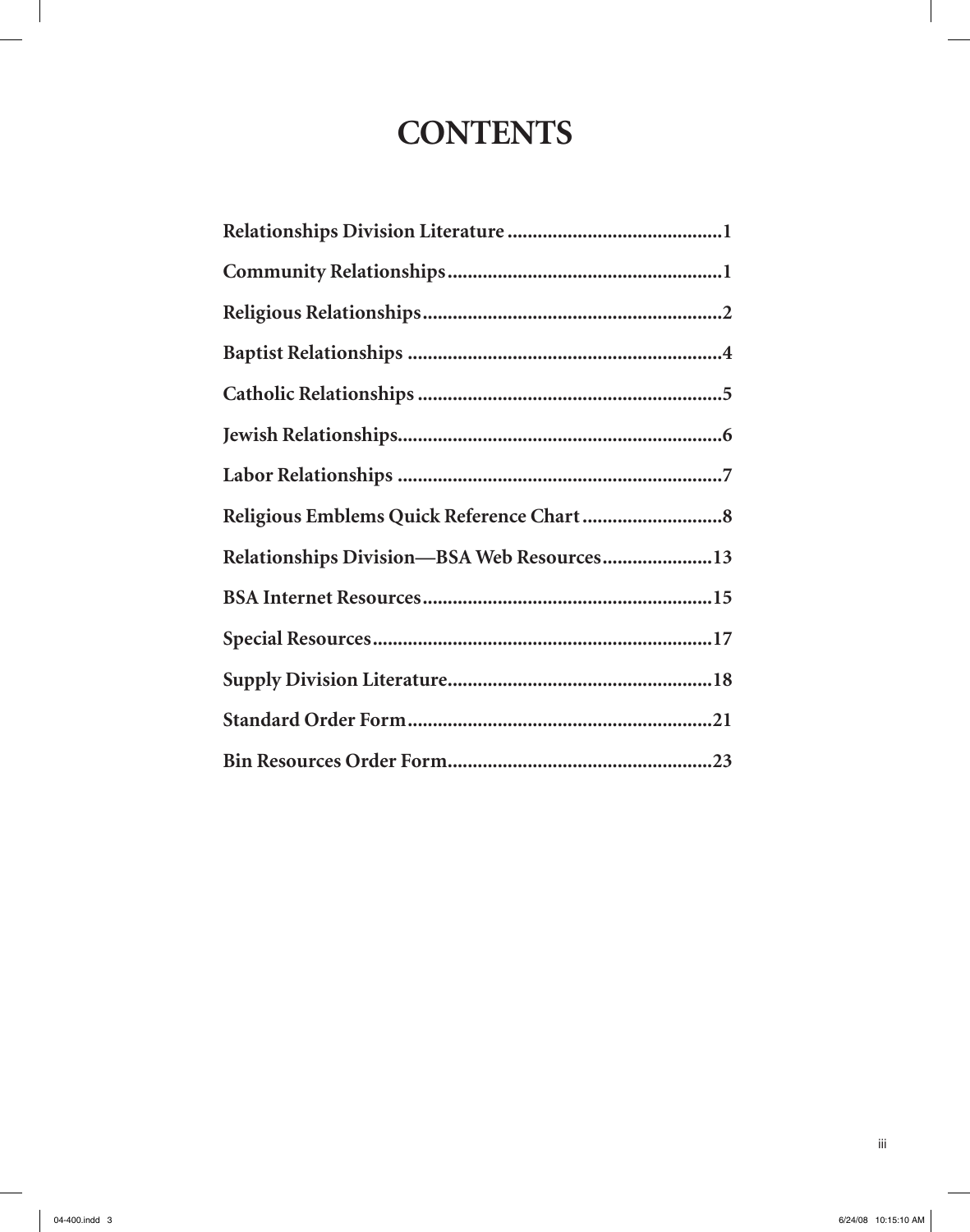# *How to Obtain Materials*

*Relationships Resources includes three types of material:*

- *• Bin Resources. Volunteers can obtain these items through their local council service centers. Limited quantities are free. The local council uses the Bin Resources order form on page 23 to place orders. (Bin resource order numbers include a hyphen: ##-###.)*
- *• Supply Division Resources. Items for sale can be ordered, using a credit card, from the BSA Supply Division's toll-free number (800-323-0732) or from any BSA local council service center. (These items have order numbers of four or five digits and no hyphen: #####.) The local council uses the Standard Order Form on page 21 to place orders.*
- *• Online resources. An address is given for each online item. Most of these addresses begin with "www.scouting.org." Some begin with "extranet.scouting.org"; the latter require a password for access.*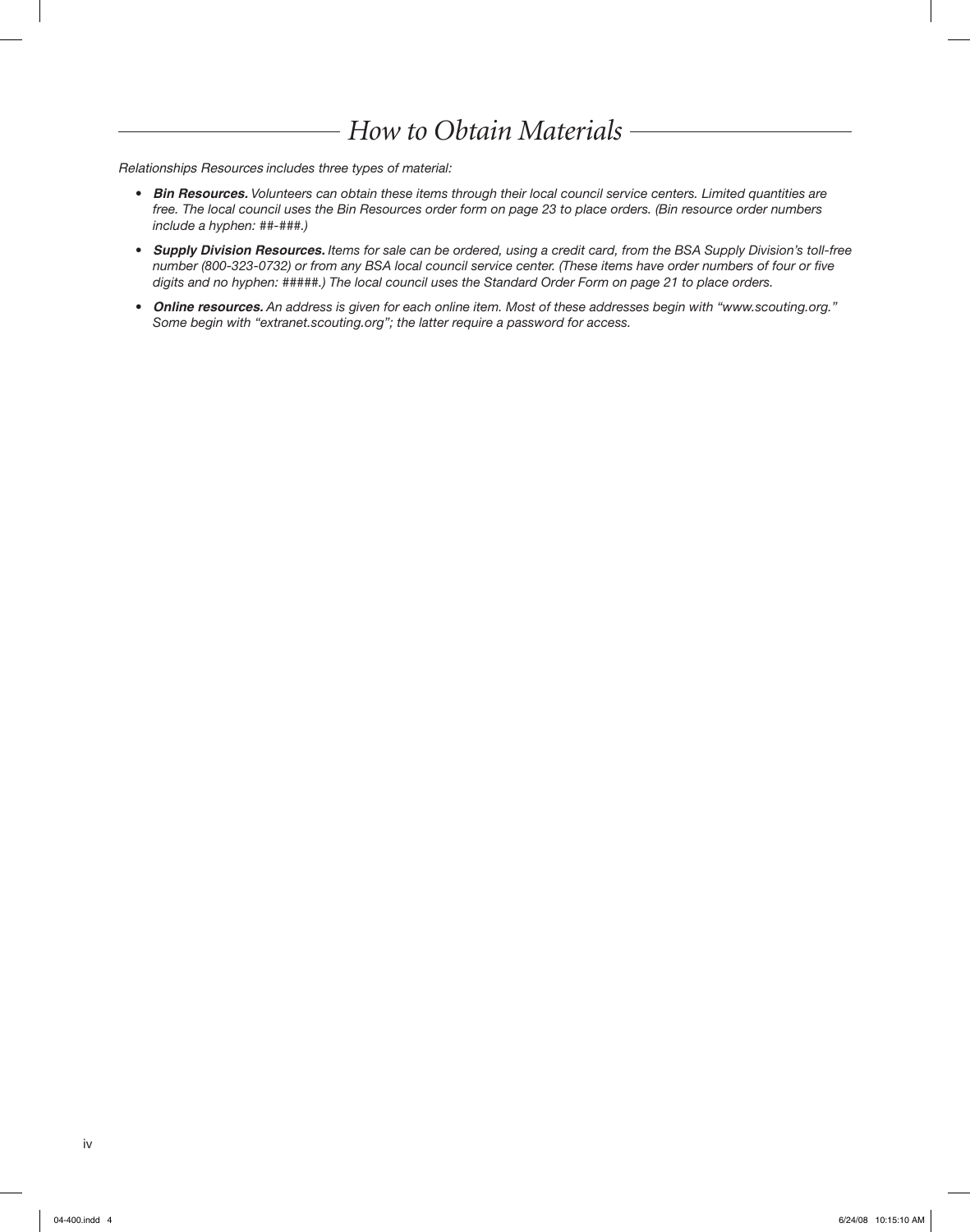# **Relationships Division Literature**

# *General*

Volunteers may obtain these resources through their local council service centers. Limited quantities are free. The local council uses the order form on page 23 to place orders.

| <b>Order Number</b> | <b>Title or Description</b>                                                      |
|---------------------|----------------------------------------------------------------------------------|
| Order No.           | <b>Title or Description</b>                                                      |
| No. 03-222          | <b>Community Organizational Survey Worksheet</b>                                 |
| No. 04-113          | Training the Chartered Organization Representative                               |
| No. 04-125          | "Full Family of Scouting" (certificate)                                          |
| No. 04-410          | Charter Concept/Scouting-a Resource for Community Organizations (circular)       |
| No. 04-495          | <b>Relationships Resources CD</b>                                                |
| No. 04-512A         | "Scouting: It Works for Your Youth" (brochure)                                   |
| No. 04-515          | William D. Boyce New-Unit Organizer Award (CD)                                   |
| No. 04-915          | Promoting Scouting to Potential Chartered Organizations (DVD)                    |
| No. 04-925          | Foundations for Growth - - a Resource for Unit Development (www.info.netbsa.org) |
| No. 05-170          | <b>Building Effective Relationships</b>                                          |
| No. 33080           | Membership/Relationships Committee Guide                                         |
| No. 14-628B         | Year-Round Service to Chartered Organizations                                    |
| No. 28-182          | Annual Charter Agreement/Discussion Guide                                        |

# *Community Relationships (Includes Education Relationships)*

Volunteers may obtain these resources through their local council service centers. Limited quantities are free. The local council uses the order form on page 23 to place orders.

| <b>Order Number</b> | <b>Title or Description</b>                                                           |
|---------------------|---------------------------------------------------------------------------------------|
| No. 02-507F         | Chartered Organizations and the Boy Scouts of America Fact Sheet                      |
| No. 02-582D         | Community Organization Award Fact Sheet                                               |
| No. 02-860          | Scouting Supports Home Schooling Fact Sheet                                           |
| No. 59-001          | Scouting Enhances Education (brochure)                                                |
| No. 03-116          | Loyal Order of Moose and Scouting - "Building Character and Civic Pride" (brochure)   |
| No. 03-117          | Elks and Scouting— "Community Outreach—Serving Youth, Families, Community" (brochure) |
| No. 03-126          | Scouting: Community Outreach for Your Lions Club (brochure)                           |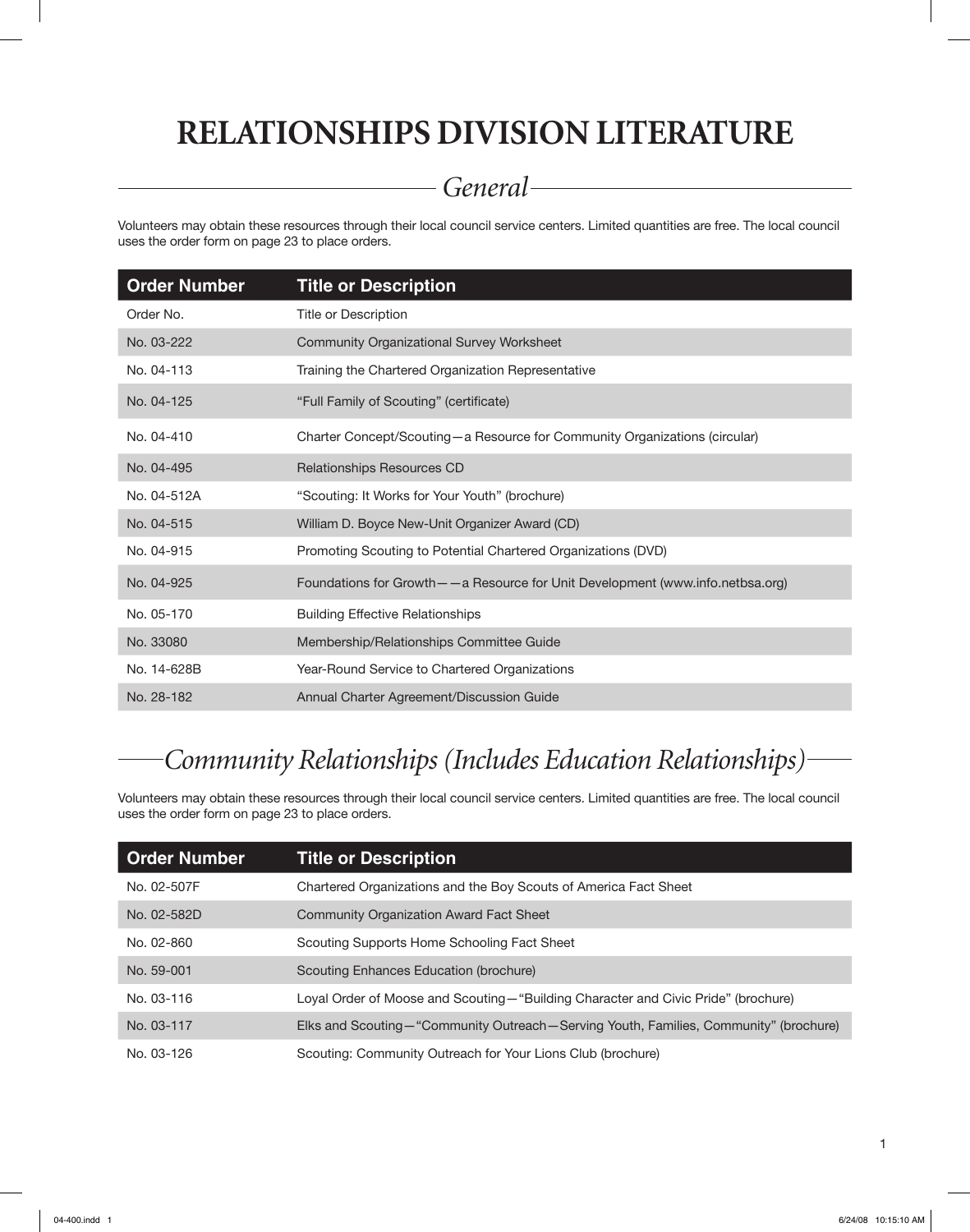| No. 03-166  | VFW Wood Badge Scholarship Program application                                                 |
|-------------|------------------------------------------------------------------------------------------------|
| No. 03-168A | VFW "Serving Youth that Youth May Serve" (brochure)                                            |
| No. 03-174A | American Legion-"Duty to God and Country" (brochure)                                           |
| No. 03-176  | Optimist International—"Together in Service for Youth" (brochure)                              |
| No. 03-231  | Kiwanis International and the BSA (brochure)                                                   |
| No. 03-233  | Rotary and Scouting (brochure)                                                                 |
| No. 04-247  | Boys & Girls Clubs— "Working Together for America" (brochure)                                  |
| No. 05-208  | Ruritan and Scouting—"Building Values Together" (brochure)                                     |
| No. 86-011  | George Meany Award Application                                                                 |
| No. 86-020  | AFL-CIO Wood Badge Scholarship Application (made available to union members by the<br>AFL-CIO) |

# *Religious Relationships*

Volunteers may obtain these resources through their local council service centers. Limited quantities are free. The local council uses the order form on page 23 to place orders.

| <b>Order Number</b> | <b>Title or Description</b>                                                                        |
|---------------------|----------------------------------------------------------------------------------------------------|
| No. 02-209          | Scouting in the Buddhist Community-Fact Sheet                                                      |
| No. 02-377          | Scouting for Catholic Youth-Fact Sheet                                                             |
| No. 02-520          | Scouting for Lutheran Youth-Fact Sheet                                                             |
| No. 02-545          | Scouting in Protestant Churches-Fact Sheet                                                         |
| No. 02-547          | Scouting Serves the Jewish Community-Fact Sheet                                                    |
| No. 02-577          | Scouting in Churches of Christ-Fact Sheet                                                          |
| No. 02-647          | Association of Baptists for Scouting-Fact Sheet                                                    |
| No. 02-928          | Scouting in the Islamic Community-Fact Sheet                                                       |
| No. 02-966          | Scouting for Presbyterian Youth-Fact Sheet                                                         |
| No. 04-181          | The United Methodist Church and the Boy Scouts of America-"Building Values Together"<br>(brochure) |
| No. 05-102A         | Christian Church (Disciples of Christ) and Scouting - "Building Values Together" (brochure)        |
| No. 05-108          | Scouting and The Church of Jesus Christ of Latter-day Saints (pamphlet)                            |
| No. 05-167          | Scouting in Ministry (United Methodist Church/BSA (brochure)                                       |
| No. 05-181          | An Outreach Opportunity for Your Church (brochure)                                                 |
| No. 05-201          | Churches of Christ-"Scouting Works in Churches of Christ" (brochure)                               |
| No. 05-204B         | <b>Calendar of Religious Dates</b>                                                                 |
| No. 05-214          | Summertime Opportunity as a Scout Camp Chaplain (brochure)                                         |
| No. 05-220          | Scouting: A Resource for Lutheran Youth Ministry (brochure)                                        |
| No. 05-221          | Scouting: A Resource for Lutheran Youth Ministry new-unit kit                                      |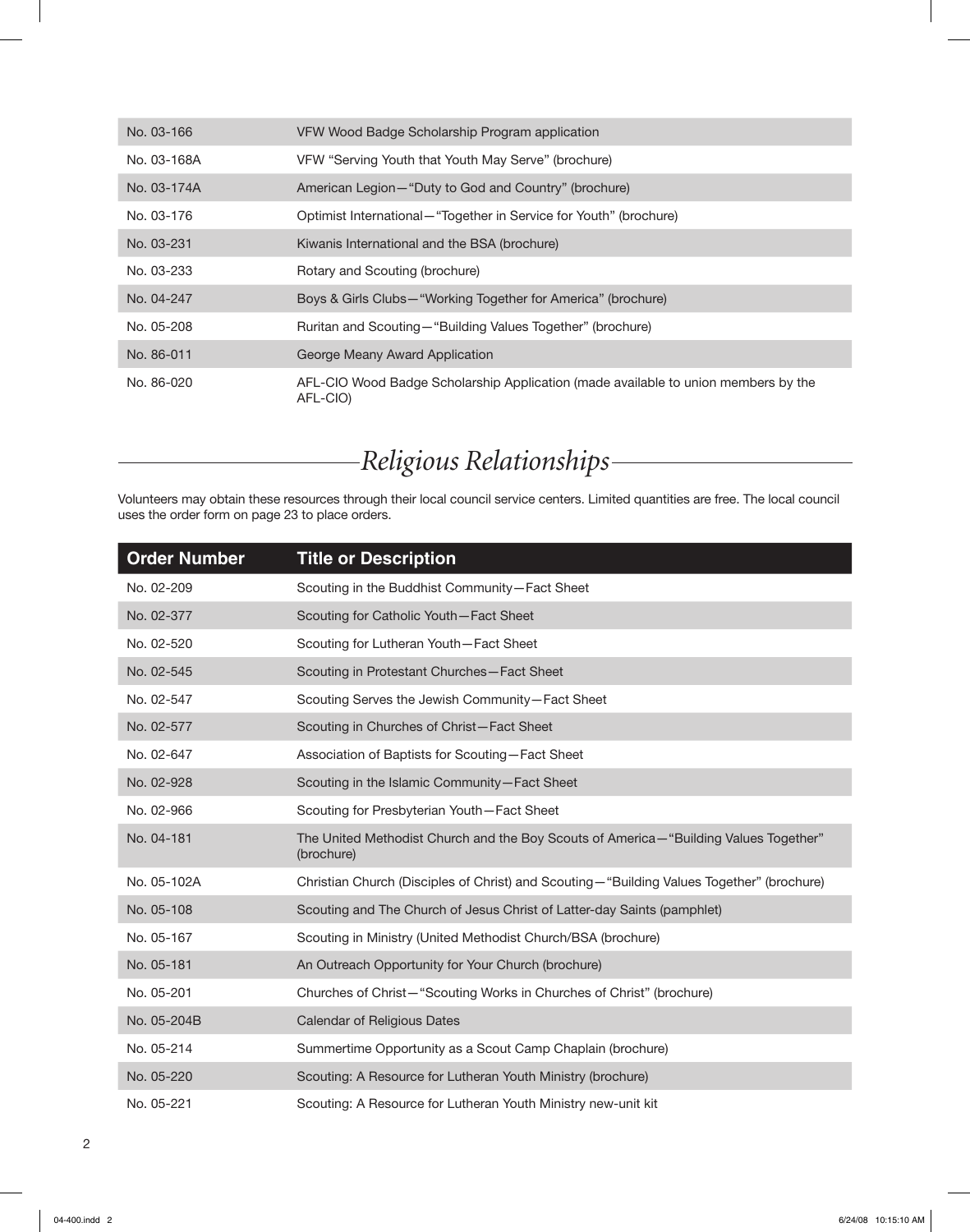| No. 05-879D | Duty to God brochure (Lists all religious emblems programs and how to obtain study materials)                                     |
|-------------|-----------------------------------------------------------------------------------------------------------------------------------|
| No. 05-880  | Duty to God poster (Display poster as a training aid)                                                                             |
| No. 05-920  | R.E.D. (Religious Emblems Display) Team Manual                                                                                    |
| No. 05-930  | Scouting Serves the Islamic Community                                                                                             |
| No. 05-957C | Bringing Youth to Christ Through a Scouting Ministry (brochure)                                                                   |
| No. 05-961  | Scout Sunday Observance in Protestant, Baptist, Evangelical, and Other Churches                                                   |
| No. 05-970A | Building Values Together (Southern Baptist and Scouting brochure)                                                                 |
| No. 05-971A | Building Values Together (General Baptist and Scouting brochure)                                                                  |
| No. 05-973A | The Salvation Army and the BSA (brochure)                                                                                         |
| No. 05-975A | Presbyterians and Scouting—"Building Values Together" (brochure)                                                                  |
| No. 15-200  | Scouting in the Jewish Community (brochure)                                                                                       |
| No. 25-250B | Venturing Resources for Religious Organizations (English/Spanish) (Encourages religious<br>organizations to use Venturing) folder |

#### **Calendar of Religious Dates**

(www.scouting.org/media/relationships/religiouscalendar)

A list of dates and religious observances that must be adhered to by the individual.

#### **The Roles of the Troop Chaplain and the Chaplain Aide**

(www.scouting.org/media/relationships/chaplainrole)

The chaplain and chaplain aide have an opportunity to be a friend to the Scouts and leaders and to contribute to their spiritual welfare and growth.

#### **Manual for Chaplain Aides and Chaplains**

(www.scouting.org/media/relationships/manualforchaplainsandaides)

This manual will orient volunteers to the duties, responsibilities, and opportunities of chaplaincy service in Boy Scout troops.

#### **Scout Sunday Observance**

(www.scouting.org/media/relationships/ascoutisrevernt)

The Boy Scouts of America designates the Sunday that falls before February 8 (Scouting Anniversary Day) as Scout Sunday, which is the primary date to recognize the contributions of young people and adults to Scouting.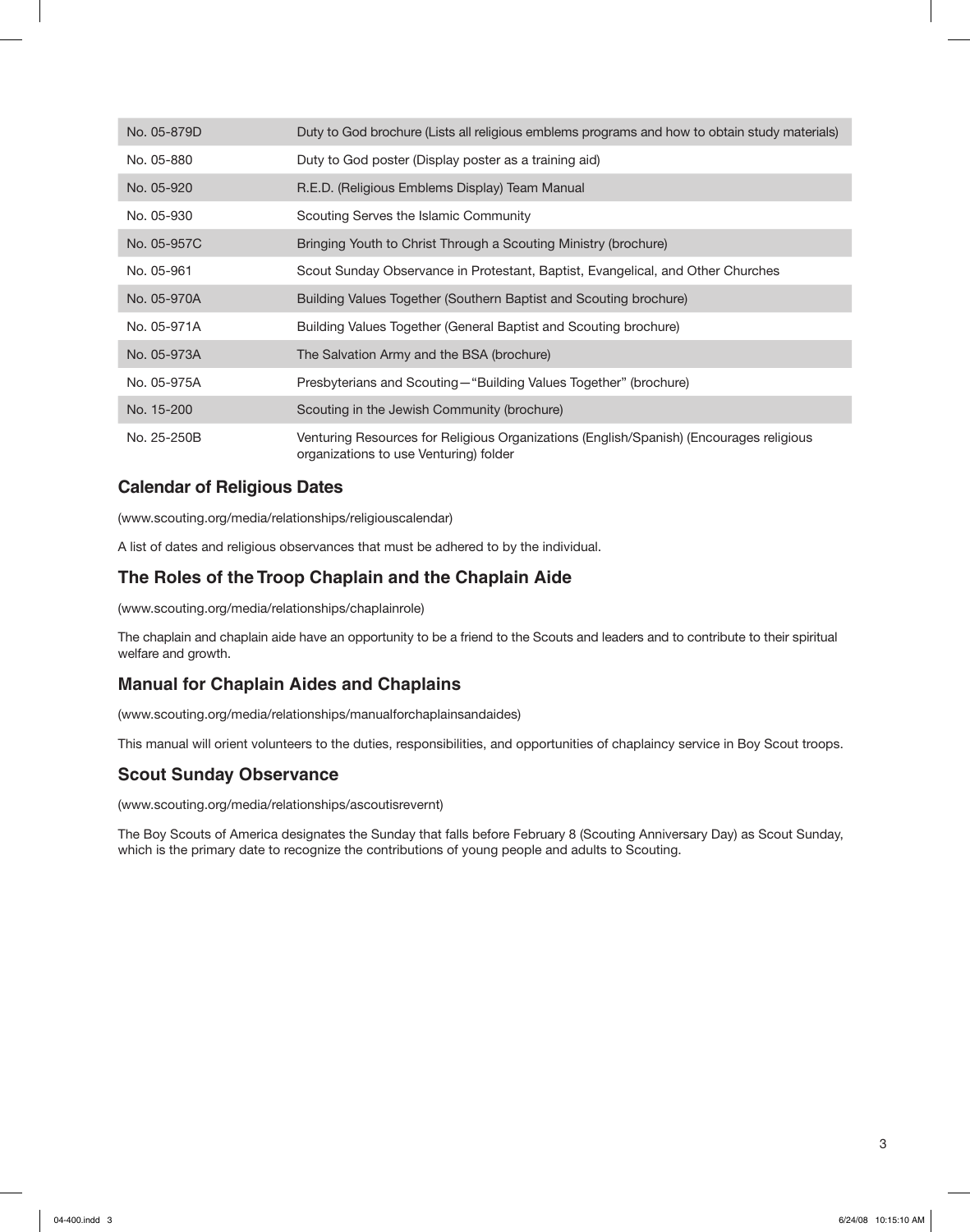# *Baptist Relationships*

Volunteers may obtain these resources through their local council service centers. Limited quantities are free. The local council uses the order form on page 23 to place orders.

| <b>Order Number</b> | <b>Title or Description</b>                                                          |
|---------------------|--------------------------------------------------------------------------------------|
| No. 02-647          | Association of Baptists for Scouting Fact Sheet                                      |
| No. 05-970A         | Baptists and Scouting-"Building Values Together" (Southern Baptist brochure)         |
| No. 05-971A         | Baptists and Scouting - "Building Values Together" (general Baptist brochure)        |
| No. 77-027          | God and Country: A Program for Cub Scouts, Boy Scouts, and Venturers Who Are Baptist |
| No. 77-033          | The Sleeping Giant of Outreach                                                       |
| No. 77-035          | A Suggested Guide for Scouting Units in Baptist Churches                             |
| No. 77-036          | Suggested Guidelines for a Scouting Program in a Baptist Church                      |
| No. 77-053          | Twelve Guidelines for Living - A Biblical Perspective on the Scout Law (Chip Turner) |
| No. 77-062          | Good Shepherd Baptist Adult Recognition Application                                  |
| No. 77-075          | Baptists and Scouting-We Need Each Other (Chip Turner)                               |
| No. 77-101          | A Promise to Keep: Biblical Perspective on the Scout Oath                            |
| No. 77-200          | ABS Publications Listing and Order Form                                              |
| No. 77-304          | Strengthening Families-Scouting Can Help (Chip Turner)                               |
| No. 77-314          | <b>ABS Fact Sheet</b>                                                                |
| No. 77-326          | ABS Membership Application "Picture Yourself in the ABS"                             |
| No. 77-328          | Baptist Unit Award of Excellence Application                                         |

#### **Association of Baptists for Scouting Membership Application**

(accessible from the main Relationships Division page at www.scouting.org/Media/Relationships)

Complete this form to apply for membership in the Association of Baptists for Scouting.

#### **The Good Shepherd**

(www.scouting.org/media/relationships/goodshepherd)

The Good Shepherd Emblem is a national recognition for adults who have rendered outstanding service to Baptist youth through their church and a national youth-serving agency.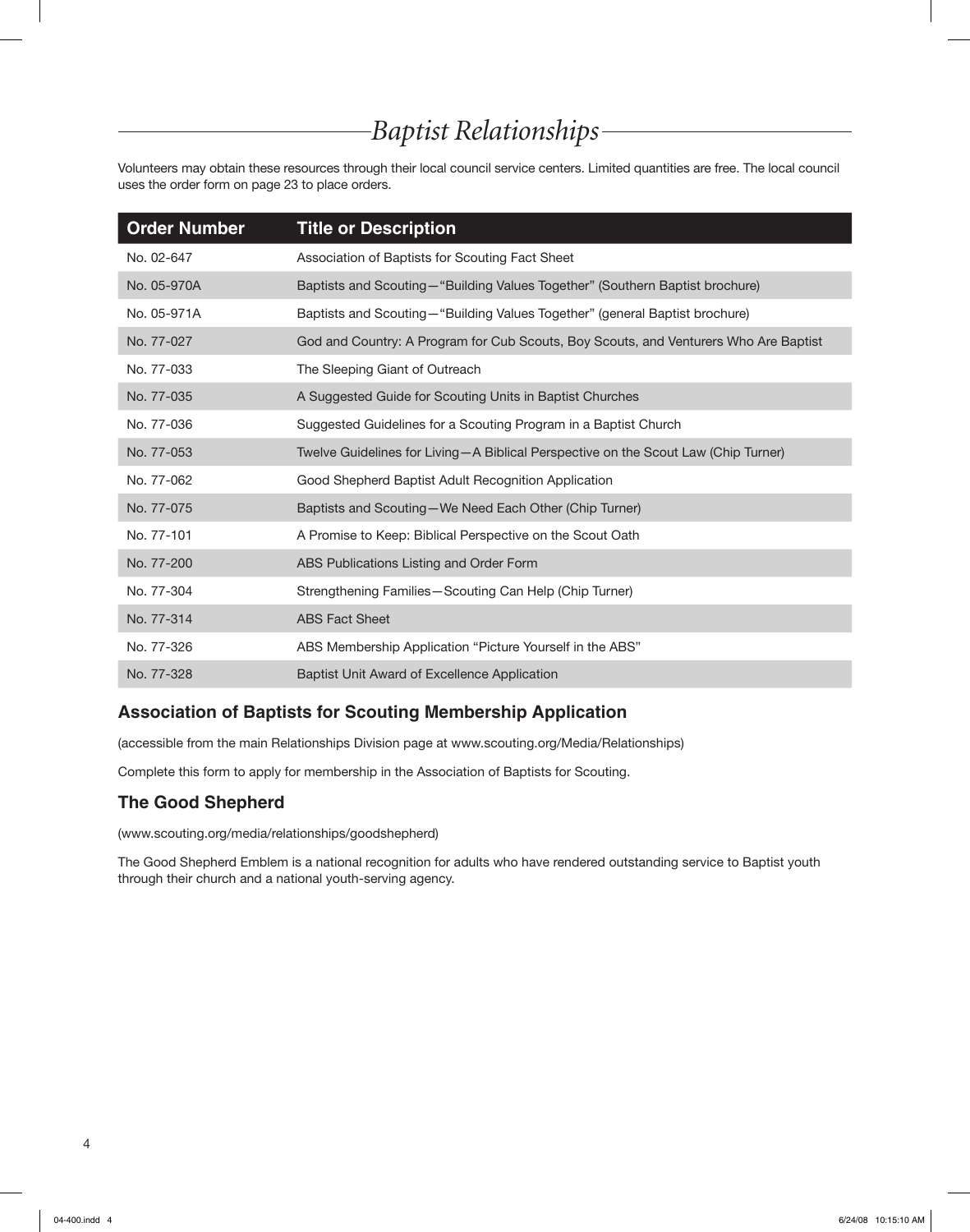# *Catholic Relationships*

These resources may be obtained from the National Catholic Committee on Scouting's Web site, www.nccs-bsa.org, or by contacting the office of the National Catholic Committee on Scouting at 972-580-2114 or by e-mail at: nccs@bsamail.org.

| <b>Order Number</b> | <b>Title or Description</b>                                                                                 |
|---------------------|-------------------------------------------------------------------------------------------------------------|
| No. 02-377          | Scouting for Catholic Youth Fact Sheet                                                                      |
| No. 16-101          | Publications Listing (order blank)                                                                          |
| No. 16-132          | Recommendations for St. George Emblem (adult)                                                               |
| No. 16-134          | <b>Bishop's Dinner for Scouting</b>                                                                         |
| No. 16-137          | <b>Opportunities Unlimited</b>                                                                              |
| No. 16-146          | The Religious Principles of the BSA                                                                         |
| No. 16-147          | Financing the Catholic Committee                                                                            |
| No. 16-149          | Vocational Promotion Through the Scouting Youth Ministry                                                    |
| No. 16-150          | Goals and Objectives                                                                                        |
| No. 16-157          | Checklist-Council Catholic Committee                                                                        |
| No. 16-159          | Organizing New Units in Catholic Parishes                                                                   |
| No. 16-160          | Organizing the Council Catholic Committee                                                                   |
| No. 16-161          | Guidelines for Securing Leadership (with key Council Catholic Committee job description<br>sheets attached) |
| No. 16-162          | Vocational Workshop for Adults                                                                              |
| No. 16-168          | Program Planning Guide                                                                                      |
| No. 16-169          | Pope Paul VI National Unit Recognition                                                                      |
| No. 16-170          | Catholic Committee Workshop Agenda                                                                          |
| No. 16-211          | Scouting in Your Parish                                                                                     |
| No. 16-436A         | Religious Emblems for Catholics                                                                             |
| No. 16-451A         | Scouting Is Youth Ministry-The Vision of Catholic Youth Ministry and Renewing the Vision                    |

These resources may be obtained from the National Catholic Committee on Scouting's Web site, www.nccs-bsa.org, or by contacting the office of the National Catholic Committee on Scouting at 972-580-2114 or by e-mail at: nccs@bsamail.org.

#### **National Catholic Committee on Scouting Membership Application**

(www.nccs-bsa.org) (see forms/literature under www.nccs-bsa.org)

Complete this form to apply for membership in the National Catholic Committee on Scouting.

#### **The St. George Emblem**

(www.scouting.org/media/relationships/stgeorgeemblem)

The National Catholic Committee on Scouting awards this emblem to members of the laity and clergy who have made outstanding contributions to the spiritual development of Catholic youth in Scouting.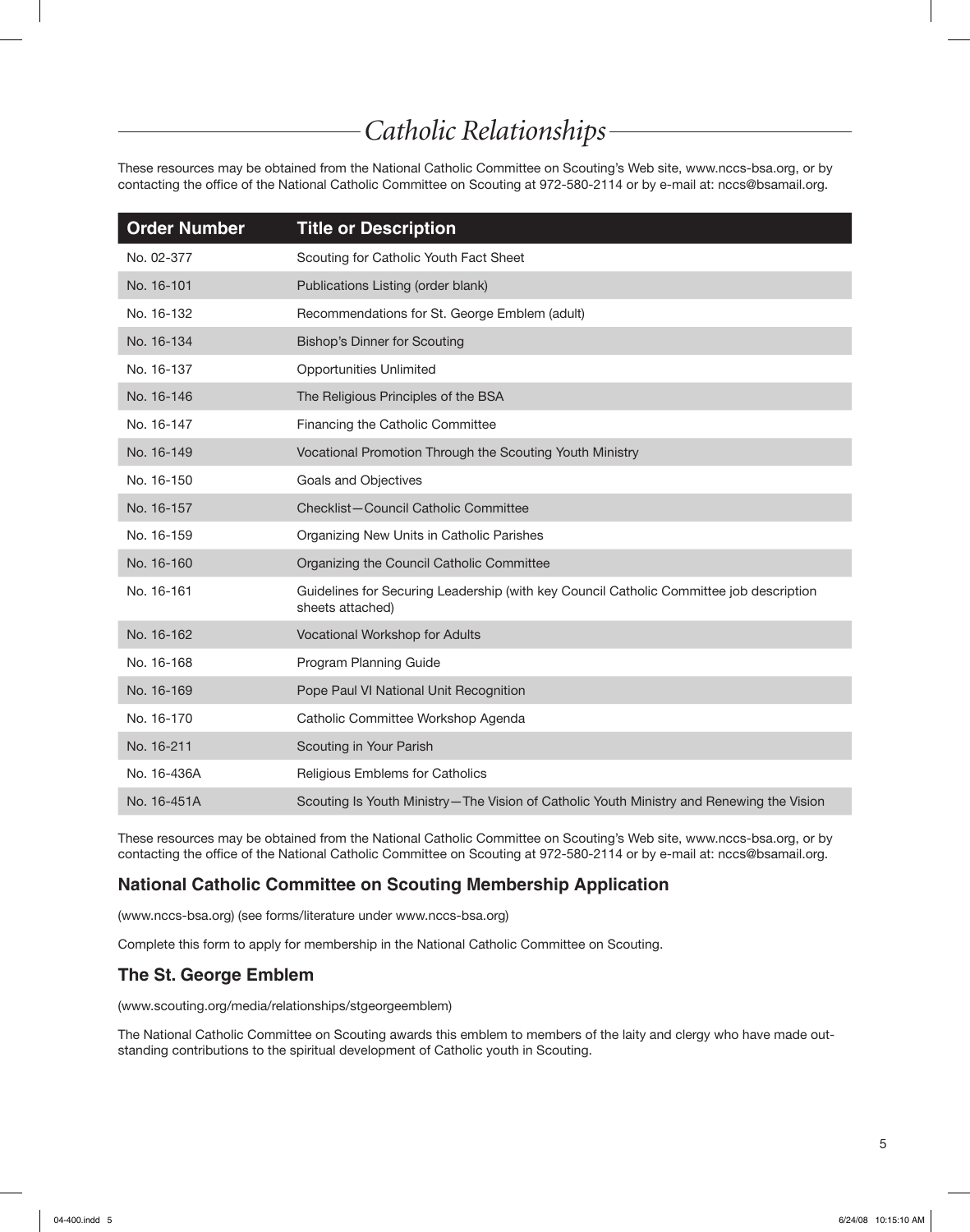# *Jewish Relationships*

Resources are available at www.jewishscouting.org. The following items may be secured and/or purchased from the National Jewish Committee on Scouting at 972-580-2191 or through the Relationships Division, S326, at the national office.

| <b>Order Number</b> | <b>Title or Description</b>                  |
|---------------------|----------------------------------------------|
| No. 15-102          | Shofar Award Form/Application                |
| No. 15-208A         | Scout Sabbath services                       |
| No. 15-251          | Frank L. Weil Jewish Unit Recognition Award  |
| No. 15-252          | Frank L. Weil Quality Jewish Committee Award |
| No. 15-253          | Eagle Scout Scholarship Application          |

### **Marketing Literature**

*Items marked with an asterisk (\*) may be reproduced as needed at no charge.*

| <b>Order Number</b> | <b>Title or Description</b>                         | <b>Price</b>   |
|---------------------|-----------------------------------------------------|----------------|
| $15 - 107*$         | Jewish Relationships Order Form                     | NC.            |
| $15 - 117*$         | Jewish Holidays - Dates and Explanations            | N <sub>C</sub> |
| $15 - 121*$         | Guide for Rabbis and Jewish Chaplains at Camp       | NC.            |
| 15-200              | Scouting in the Jewish Community (brochure)         | <b>NC</b>      |
| $15 - 247*$         | Kosher Food in Scouting                             | NC.            |
| $2 - 547$           | Fact Sheet "Scouting Serves the Jewish Community"   | N <sub>C</sub> |
| $2 - 214*$          | Emblem and Award Clip Art                           | NC.            |
| $15 - 253$          | Eagle Scout Scholarship Program Application         | N <sub>C</sub> |
| 15-208*             | Scout Sabbath Services Ideas for Rabbis and Leaders | N <sub>C</sub> |

### **Program Literature**

| Order Number | <b>Title or Description</b>                                              | <b>Price</b> |
|--------------|--------------------------------------------------------------------------|--------------|
| 15-109       | Keeping the Sabbath While Camping                                        | 0.50         |
| 15-230       | An Activity Guide for Tiger Cubs of Jewish Faith                         | 3.50         |
| $15 - 231C$  | Program Themes for Cubs and Webelos Scouts of Jewish Faith               | 3.50         |
| 15-232       | Woods Wisdom Troop Program Features Supplement                           | 5.50         |
| $15 - 243$   | Holiday Program Suggestions for Tiger Cub Partners and Cub Scout Leaders | 5.50         |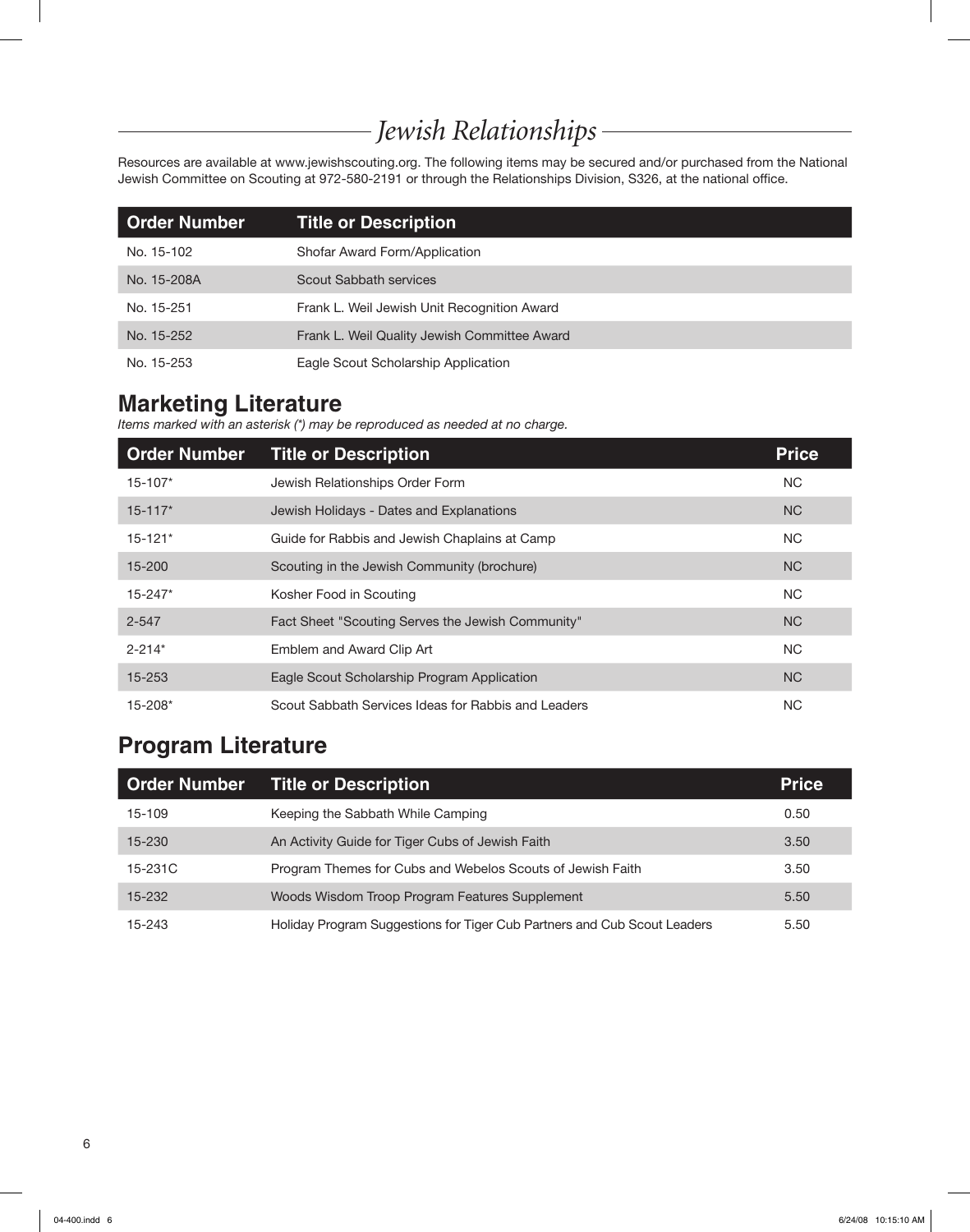# **Recognition/Gift Ideas**

| <b>Order Number</b> | <b>Title or Description</b>                       | <b>Price</b> |
|---------------------|---------------------------------------------------|--------------|
| 15-188              | Flag (3' x 5') Jewish Committee - BSA America     | 50.00        |
| $15 - 223$          | "Scouting Serves the Jewish Community" Mug        | 2.95         |
| 15-224              | "Scouting Serves the Jewish Community" Patch      | 1.75         |
| 15-216              | National Jewish Committee Recognition Certificate | 0.50         |

### **Audio/Visual**

| <b>Order Number</b> | <b>Title or Description</b>      | <b>NPrice</b> |
|---------------------|----------------------------------|---------------|
| AV-006              | "My Son the Scout" VHS Videotape | 30.00         |

### **Religious Awards for Jewish Scouts**

#### **Maccabee Emblem**

(www.scouting.org/media/relationships/maccabeeemblem)—Tiger Cubs and Cub Scouts, grades 1–3

#### **Aleph Emblem**

Emblem (www.scouting.org/media/relationships/alephemblem)—Cub Scouts and Webelos Scouts

#### **Ner Tamid Emblem**

(www.scouting.org/media/relationships/nertamidemblem)—Boy Scouts and Venturers, grades 6–9

#### **Etz Chaim Emblem**

(www.scouting.org/media/relationships/etzchaimaward)—Boy Scouts ages 14–17 and Venturers ages 14–20

#### **Scout Sabbath Services**

(www.scouting.org/media/relationships/scoutsabbathservices)—Scout Shabbat is an opportunity to call attention to shared values and reinforce their meaning for Jewish youth and their families.

#### **Shabbat Emblem**

(www.scouting.org/media/relationships/shabbatpatch)—The Jewish Committee on Scouting offers a Scout Shabbat Emblem. Orders will be accepted until supplies run out.

*Labor Relationships—AFL-CIO*

### **Online**

#### **The George Meany Award**

(www.scouting.org/media/relationships/georgemeanyaward)—The AFL-CIO Executive Council established this award to recognize union members who have made a significant contribution to the youth of their communities by volunteering in the programs of the BSA.

#### **AFL-CIO Wood Badge Scholarship Program**

(www.scouting.org/media/relationships/afl-ciowoodbadgescholarship)—The AFL-CIO offers a Wood Badge scholarship to assist selected union members in acquiring skills that will better equip them to serve the youth of their communities.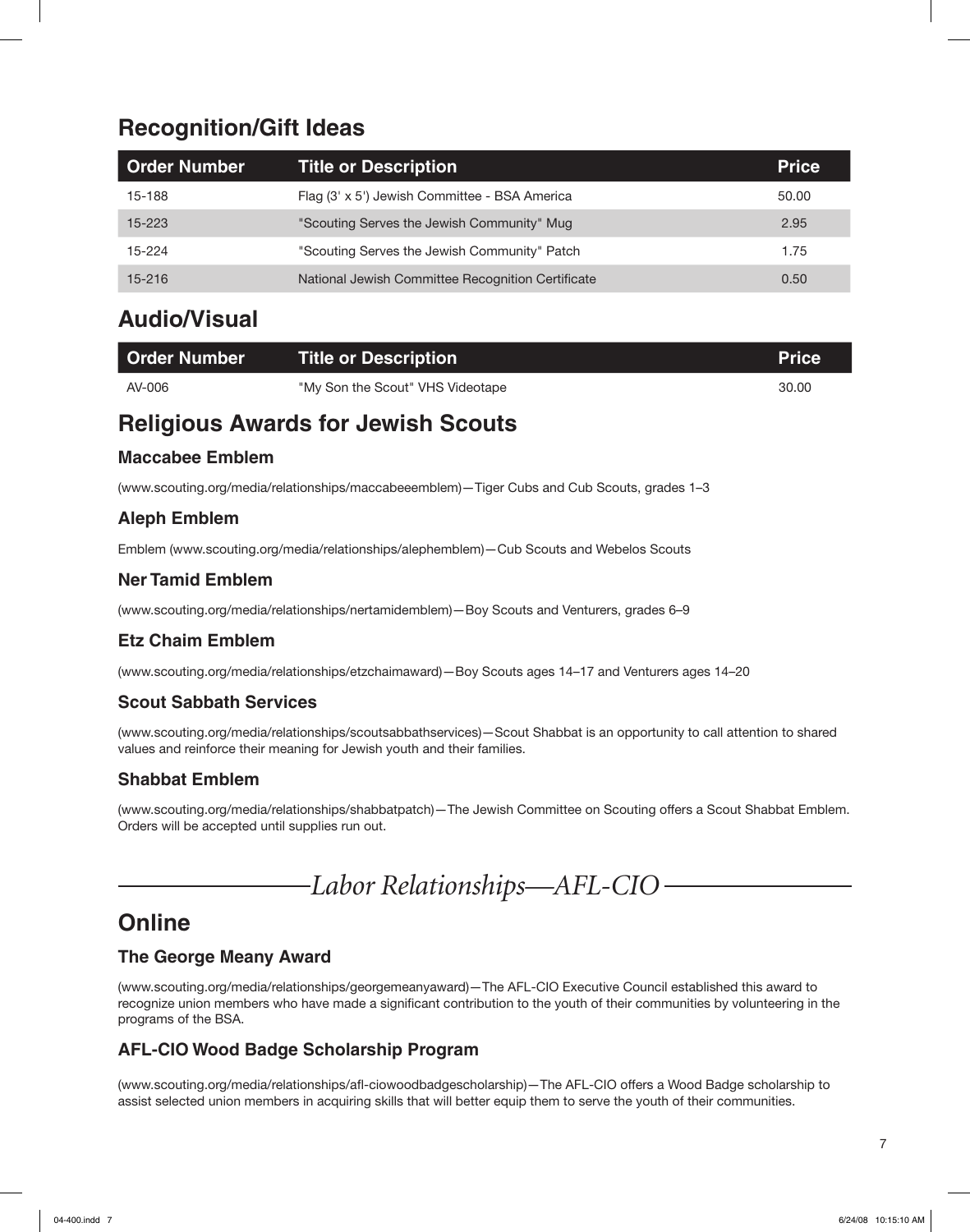*Religious Emblems Programs*

# Available to Members of the Boy Scouts of America

#### A Scout is reverent. He is reverent toward God. He is faithful in his religious duties and respects the convictions of others in matters of custom and religion.

To encourage members to grow stronger in their faith, religious groups have developed the following religious emblems programs. The Boy Scouts of America has approved of these programs and allows the emblems to be worn on the official uniform. The various religious groups administer the programs. Check with your local council service center or contact the religious organization directly to obtain the curriculum booklets.

Materials with a Boy Scouts of America supply number are available from your local Scout council or from the BSA National Distribution Center toll-free at 800-323-0732.

 $S =$  student material.  $C =$  counselor material.  $M =$  adult mentor material.

1 The Venturing Religious Life Bronze Award is part of the Venturing advancement program. This youth award is not part of the BSA religious emblems programs. For additional information, refer to the *Venturer/Ranger Handbook*, No. 33494, available from local Scout councils or the BSA National Distribution Center.

<sup>2</sup>Also available from Boy Scouts of America, Religious Relationships, S326, 1325 West Walnut Hill Lane, P.O. Box 152079, Irving, TX 75015-2079; telephone 972-580-2191.

### How Do We Get Started on These Programs?

1.Youth members must obtain the specific booklet for their religion.

2.Parents must review the program guidelines.

3.Families should talk to their religious leaders and show them the booklet before beginning any program.

4.The youth member needs to complete the requirements, obtain the proper signatures, and order the emblem.

#### **Interested in making a presentation on the religious emblems?**

Promotional resources (including a video and scripts) are available from the BSA and P.R.A.Y. www.scouting.org/awards/religiousawards or www.praypub.org

|                                                                                                                                                                                                                      | <b>Cub Scout</b>                                                             | <b>Webelos Scout</b>                                                | <b>Boy Scout and</b><br><b>Varsity Scout</b>                        | Venturer <sup>1</sup> ,<br><b>Older Boy Scout,</b><br><b>Varsity Scout</b> | <b>Adult</b><br><b>Recognition</b> |
|----------------------------------------------------------------------------------------------------------------------------------------------------------------------------------------------------------------------|------------------------------------------------------------------------------|---------------------------------------------------------------------|---------------------------------------------------------------------|----------------------------------------------------------------------------|------------------------------------|
| African Methodist Episcopal Church<br>Local council service center or P.R.A.Y., 8520 Mackenzie<br>Road, Suite 3, St. Louis, MO 63123-3413; 800-933-7729;<br>e-mail: info@praypub.org; Web site: www.praypub.org      | God and Me (grades 1-3)<br>S. No. 33604A:<br>C, No. 33603B;<br>M, No. 33606A | God and Family<br>S. No. 33597A:<br>C, No. 33598B;<br>M, No. 33595A | God and Church<br>S. No. 33599A:<br>C, No. 33600A;<br>M, No. 33596A | God and Life<br>S. No. 33609:<br>C, No. 33610;<br>M. No. 33605             | God and Service<br>Nomination      |
| African Methodist Episcopal Zion Church<br>Local council service center or P.R.A.Y., 8520 Mackenzie<br>Road, Suite 3, St. Louis, MO 63123-3413; 800-933-7729;<br>e-mail: info@praypub.org; Web site: www.praypub.org | God and Me (grades 1-3)<br>S, No. 33604A;<br>C, No. 33603B;<br>M. No. 33606A | God and Family<br>S. No. 33597A:<br>C, No. 33598B;<br>M. No. 33595A | God and Church<br>S. No. 33599A:<br>C, No. 33600A;<br>M. No. 33596A | God and Life<br>S, No. 33609;<br>C. No. 33610;<br>M. No. 33605             | God and Service<br>Nomination      |
| <b>Anglican Catholic Church</b><br>Anglican Parishes Association,<br>800 Timothy Road, Athens, GA 30606; 706-546-6910                                                                                                | Ad te Domine                                                                 | Ad te Domine                                                        | Serbus Dei                                                          | Serbus Dei                                                                 | The Order of<br>St. Michael        |
| Armenian Apostolic Church of America<br>(Western Prelacy)<br>6252 Honolulu Ave., Suite 100, Los Angeles, CA 91214;<br>818-248-7737                                                                                   | None                                                                         | None                                                                | Saint Mesrob                                                        | Saint Mesrob                                                               | None                               |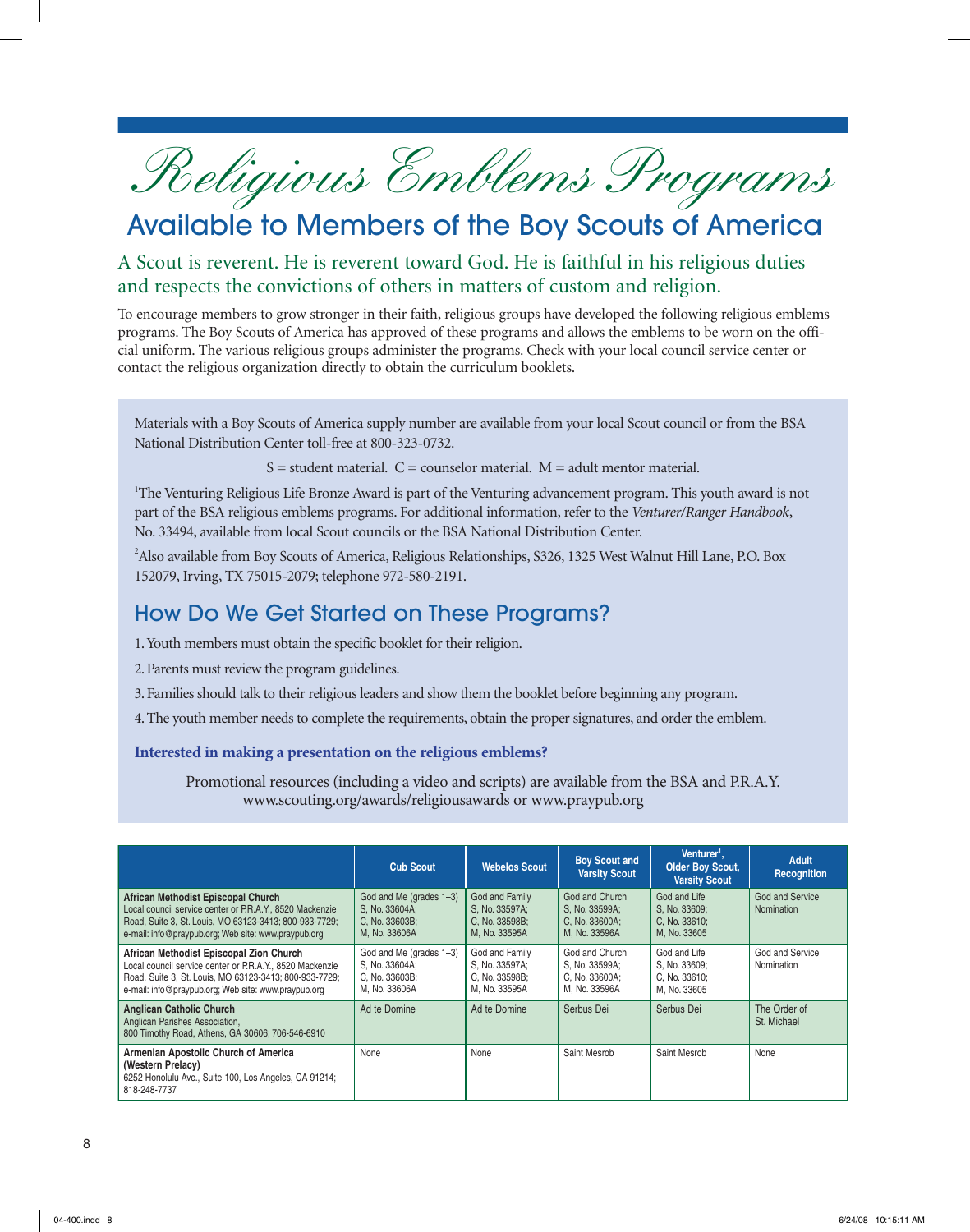|                                                                                                                                                                                                                                          | <b>Cub Scout</b>                                                                                                   | <b>Webelos Scout</b>                                                | <b>Boy Scout and</b><br><b>Varsity Scout</b>                        | Venturer <sup>1</sup> ,<br><b>Older Boy Scout,</b><br><b>Varsity Scout</b> | <b>Adult</b><br><b>Recognition</b>                                          |
|------------------------------------------------------------------------------------------------------------------------------------------------------------------------------------------------------------------------------------------|--------------------------------------------------------------------------------------------------------------------|---------------------------------------------------------------------|---------------------------------------------------------------------|----------------------------------------------------------------------------|-----------------------------------------------------------------------------|
| Armenian Church of America (Eastern Diocese)<br>Department of Youth and Education,<br>Diocese of the Armenian Church of America,<br>630 Second Ave., New York, NY 10016; 212-686-0710                                                    | Saint Gregory                                                                                                      | Saint Gregory                                                       | Ararat                                                              | Ararat                                                                     | None                                                                        |
| Baha'i<br>Baha'i Committee on Scouting, Baha'i National Center,<br>Education and Schools Office, 1233 Central Street,<br>Evanston, IL 60201-1611; 847-733-3492;<br>Web site: www.education.usbnc.org/child_spir_ed/scoutin.htm           | Unity of Mankind                                                                                                   | Unity of Mankind                                                    | Unity of Mankind                                                    | Unity of Mankind                                                           | Service to Humanity                                                         |
| <b>Baptist</b><br>Local council service center or P.R.A.Y., 8520 Mackenzie Road,<br>Suite 3, St. Louis, MO 63123-3413; 800-933-7729;<br>e-mail: info@praypub.org; Web site: www.praypub.org                                              | God and Me (grades 1-3)<br>S. No. 33604A;<br>C, No. 33603B;<br>M, No. 33606A                                       | God and Family<br>S. No. 33597A:<br>C, No. 33598B;<br>M, No. 33595A | God and Church<br>S, No. 33599A;<br>C, No. 33600A;<br>M, No. 33596A | God and Life<br>S. No. 33609;<br>C, No. 33610;<br>M, No. 33605             | <b>Good Shepherd</b><br>Nomination<br>No. 77-062 <sup>2</sup>               |
| <b>Buddhist</b><br>National Buddhist Committee on Scouting, 415 42nd Ave., San<br>Mateo, CA 94403; 650-574-4527; fax: 408-756-3288; e-mail:<br>viwamura@sbcglobal.net; Web site: www.geocities.com/bcascout                              | Metta                                                                                                              | Metta                                                               | Sangha                                                              | Sangha                                                                     | Bodhi                                                                       |
| <b>Catholic, Eastern</b><br>Local council service center or National Catholic Committee on<br>Scouting, 1325 West Walnut Hill Lane, P.O. Box 152079, Irving,<br>TX 75015-2079; 972-580-2114                                              | Parvuli Dei<br>S, No. 33085A First- and<br>second-graders may earn<br>Light of Christ, No. 33074A                  | Parvuli Dei<br>S. No. 33085A                                        | Light Is Life<br>S, No. 16-3011;<br>C, No. 16-106                   | Pope Pius XII<br>S, No. 33076A;<br>C, No. 34733A                           | Saint George Catholic<br>Nomination<br>No. 16-132 <sup>2</sup>              |
| Catholic, Roman<br>Local council service center, BSA Supply Division,<br>800-323-0732; Web site: www.praypub.org                                                                                                                         | Parvuli Dei<br>S. No. 33085A First- and<br>second-graders may earn<br>Light of Christ S, No. 33074A                | Parvuli Dei<br>S. No. 33085A                                        | Ad Altare Dei<br>S, No. 33094;<br>C. No. 33072                      | Pope Pius XII<br>S, No. 33076A;<br>C, No. 34733A                           | Saint George Roman<br><b>Catholic Nomination</b><br>No. 16-132 <sup>2</sup> |
| <b>Christian Church (Disciples of Christ)</b><br>Local council service center or P.R.A.Y., 8520 Mackenzie Road,<br>Suite 3, St. Louis, MO 63123-3413; 800-933-7729; e-mail:<br>info@praypub.org; Web site: www.praypub.org               | God and Me (grades 1-3)<br>S. No. 33604A;<br>C. No. 33603B:<br>M, No. 33606A                                       | God and Family<br>S. No. 33597A;<br>C, No. 33598B;<br>M, No. 33595A | God and Church<br>S, No. 33599A;<br>C, No. 33600A;<br>M, No. 33596A | God and Life<br>S. No. 33609;<br>C, No. 33610;<br>M, No. 33605             | God and Service<br><b>Nomination</b>                                        |
| Christian Methodist Episcopal Church<br>Local council service center or P.R.A.Y., 8520 Mackenzie Road,<br>Suite 3, St. Louis, MO 63123-3413; 800-933-7729;<br>e-mail: info@praypub.org; Web site: www.praypub.org                        | God and Me (grades 1-3)<br>S. No. 33604A;<br>C, No. 33603B;<br>M, No. 33606A                                       | God and Family<br>S. No. 33597A;<br>C, No. 33598B;<br>M, No. 33595A | God and Church<br>S, No. 33599A;<br>C, No. 33600A;<br>M, No. 33596A | God and Life<br>S. No. 33609;<br>C, No. 33610;<br>M, No. 33605             | God and Service<br>Nomination                                               |
| <b>Church of Christ, Scientist</b><br>P.R.A.Y., 8520 Mackenzie Road, Suite 3, St. Louis, MO<br>63123-3413; 800-933-7729; e-mail: info@praypub.org;<br>Web site: www.praypub.org                                                          | God and Country<br>No. 3CSFB                                                                                       | <b>God and Country</b><br>No. 3CSFB                                 | God and Country<br>No. 3CSCB                                        | God and Country<br>No. 3CSCB                                               | God and Service<br><b>Nomination</b>                                        |
| Church of Jesus Christ of Latter-day Saints (LDS)<br>LDS Relationships-BSA; 15 West South Temple, Suite 1070;<br>Salt Lake City, UT 84101-1531; 801-530-0004                                                                             | Faith in God                                                                                                       | Faith in God                                                        | On My Honor                                                         | On My Honor                                                                | On My Honor                                                                 |
| <b>Churches of Christ</b><br>Members of Churches of Christ for Scouting.<br>ACU Box 27938, Abilene, TX 79699-7938; 325-674-3739;<br>e-mail: mccs@acu.edu; Web site: www.goodservant.org                                                  | <b>Loving Servant</b><br>Grades 1-3                                                                                | <b>Joyful Servant</b><br>Grades 4-6                                 | <b>Good Servant</b>                                                 | <b>Good Servant</b>                                                        | <b>Faithful Servant</b><br><b>Nomination</b>                                |
| <b>Community of Christ</b><br>(World Community Program Series)<br>Scouting Liaison, Forefront Ministries, 1001 West Walnut,<br>Independence, MO 64050; 816-833-1000 or 800-825-2806, ext.<br>1374; Web site: www.forefrontministries.org | None<br>(Use of God and Me-<br>S. No. 33604A:<br>C, No. 33603B,<br>M, No. 33606A-is approved.<br>Contact P.R.A.Y.) | Light of the World                                                  | Path of the Disciple                                                | <b>Exploring Community</b><br>Together                                     | International Youth<br>Service Award<br>Nomination                          |
| <b>Eastern Orthodox</b><br>P.R.A.Y., 8520 Mackenzie Road, Suite 3, St. Louis, MO<br>63123-3413; 800-933-7729; Web sites: www.praypub.org or<br>www.eocs.org                                                                              | Saint George<br>No. 3EOMB                                                                                          | Chi Rho<br>No. 3EOFB                                                | Alpha Omega<br>No. 3EOCB                                            | Alpha Omega<br>No. 3EOCB                                                   | <b>Prophet Elias</b><br>Nomination <sup>2</sup>                             |
| Episcopal<br>Local council service center or P.R.A.Y., 8520 Mackenzie Road,<br>Suite 3, St. Louis, MO 63123-3413; 800-933-7729;<br>e-mail: info@praypub.org; Web site: www.praypub.org                                                   | God and Me (grades 1-3)<br>S. No. 33604A;<br>C, No. 33603B;<br>M, No. 33606A                                       | God and Family<br>S. No. 33597A;<br>C, No. 33598B;<br>M, No. 33595A | God and Church<br>S, No. 33599A;<br>C, No. 33600A;<br>M, No. 33596A | God and Life<br>S. No. 33609;<br>C, No. 33610;<br>M, No. 33605             | Saint George<br><b>Episcopal Nomination</b>                                 |
| General Church of the New Jerusalem (The New Church)<br>Chairman, Boy Scout Relations Committee, General Church<br>of the New Jerusalem, P.O. Box 277, Bryn Athyn, PA 19009;<br>215-938-2542; fax: 215-938-2617                          | <b>Ten Commandments</b><br>Award                                                                                   | <b>Ten Commandments</b><br>Award                                    | Open Word Award                                                     | Open Word Award                                                            | Open Word Award                                                             |
| Hindu<br>North American Hindu Association, 847 East Angela Street,<br>Pleasanton, CA 94566-7568; 925-846-3811 (voice/fax); e-mail:<br>info@naha.us; Web site: www.naha.us                                                                | Dharma                                                                                                             | Dharma                                                              | Dharma<br>Karma                                                     | Karma                                                                      | Saathi/Bhakta                                                               |
| Islamic<br>Mr. Syed Naqvi; 866-786-8181 (business); 732-465-0503 (fax);<br>e-mail: syednaqvi@nmfn.com; OR 718-446-6472;<br>e-mail: read@koranusa.org                                                                                     | <b>Bismillah</b>                                                                                                   | <b>Bismillah</b>                                                    | In the Name of God                                                  | In the Name of God                                                         | Allaho Akber                                                                |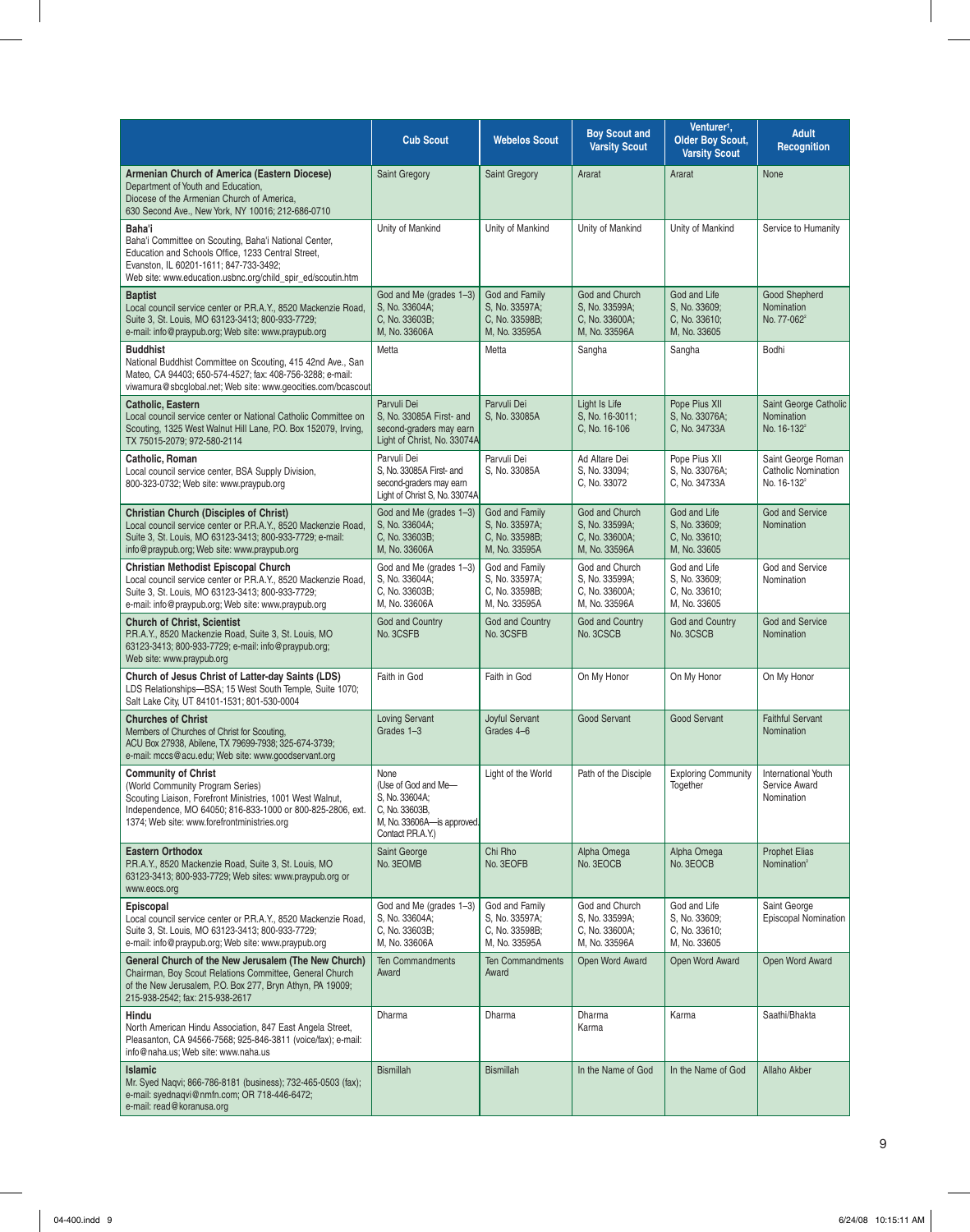|                                                                                                                                                                                                                                                                  | <b>Cub Scout</b>                                                             | <b>Webelos Scout</b>                                                                       | <b>Boy Scout and</b><br><b>Varsity Scout</b>                        | Venturer <sup>1</sup> ,<br><b>Older Boy Scout,</b><br><b>Varsity Scout</b> | <b>Adult</b><br>Recognition                                                                 |
|------------------------------------------------------------------------------------------------------------------------------------------------------------------------------------------------------------------------------------------------------------------|------------------------------------------------------------------------------|--------------------------------------------------------------------------------------------|---------------------------------------------------------------------|----------------------------------------------------------------------------|---------------------------------------------------------------------------------------------|
| Jewish<br>Local council service center or P.R.A.Y., 8520 Mackenzie Road,<br>Suite 3, St. Louis, MO 63123-3413; 800-933-7729; e-mail: info@<br>praypub.org; Web sites: www.praypub.org or www.jewishscouting.org                                                  | Aleph<br>S, No. 33185 Tiger Cubs<br>may earn Maccabee<br>S, No. 7165         | Aleph<br>S, No. 33185                                                                      | Ner Tamid<br>S, No. 33181                                           | Etz Chaim<br>S, No. 33186                                                  | <b>Shofar Nomination</b><br>No. $15-102^2$                                                  |
| Lutheran<br>Local council service center or P.R.A.Y., 8520 Mackenzie Road,<br>Suite 3, St. Louis, MO 63123-3413; 800-933-7729; e-mail: info@<br>praypub.org; Web sites: www.praypub.org or www.nlas.org                                                          | God and Me (grades 1-3)<br>S, No. 33604A;<br>C, No. 33603B;<br>M, No. 33606A | God and Family<br>S, No. 33597A;<br>C, No. 33598B;<br>M, No. 33595A                        | God and Church<br>S, No. 33599A;<br>C, No. 33600A;<br>M, No. 33596A | God and Life<br>S, No. 33609;<br>C, No. 33610;<br>M, No. 33605             | Lamb Nomination;<br>Servant of Youth<br>Nomination                                          |
| <b>Meher Baba</b><br>Committee for Meher Baba and Scouting, 912 Ninth Ave. S,<br>North Myrtle Beach, SC 29582; 843-272-3498                                                                                                                                      | Love for God                                                                 | Love for God                                                                               | Compassionate<br>Father                                             | Compassionate<br>Father                                                    | The Ancient One                                                                             |
| Moravian<br>The Moravian Church, Drawer Y, Winston-Salem, NC 27108;<br>336-722-8126                                                                                                                                                                              | None                                                                         | None                                                                                       | God and Country                                                     | God and Country                                                            | The Order of David<br>Zeisberger                                                            |
| <b>National Association of Anglican and Traditional</b><br><b>Catholic Scouters</b><br>Local council service center or P.R.A.Y., 8520 Mackenzie Road,<br>Suite 3, St. Louis, MO 63123-3413; 800-933-7729;<br>e-mail: info@praypub.org; Web site: www.praypub.org | God and Me (grades 1-3)<br>S, No. 33604A;<br>C, No. 33603B;<br>M, No. 33606A | God and Family<br>S, No. 33597A;<br>C, No. 33598B;<br>M, No. 33595A                        | God and Church<br>S. No. 33599A;<br>C, No. 33600A;<br>M, No. 33596A | God and Life<br>S, No. 33609;<br>C, No. 33610;<br>M, No. 33605             | God and Service<br><b>Nomination</b>                                                        |
| <b>Polish National Catholic Church</b><br>Mr. Richard Daum; 11 Everette Place; Wayne, NJ 07470;<br>973-694-9457; e-mail: rodaum@verizon.net                                                                                                                      | Love of God<br>(Milosc Boga)                                                 | Love of God<br>(Milosc Boga)                                                               | God and Country<br>(Bog I Ojczyzna)                                 | God and Country<br>(Bog I Ojczyzna)                                        | Bishop Thaddeus F.<br>Zielinski                                                             |
| Presbyterian Church in America<br>Local council service center or P.R.A.Y., 8520 Mackenzie Road,<br>Suite 3, St. Louis, MO 63123-3413; 800-933-7729; e-mail: info@<br>praypub.org; Web site: www.praypub.org                                                     | God and Me (grades 1-3)<br>S, No. 33604A;<br>C, No. 33603B;<br>M, No. 33606A | God and Family<br>S, No. 33597A;<br>C, No. 33598B;<br>M, No. 33595A                        | God and Church<br>S, No. 33599A;<br>C, No. 33600A;<br>M, No. 33596A | God and Life<br>S, No. 33609;<br>C, No. 33610;<br>M, No. 33605             | God and Service<br><b>Nomination</b>                                                        |
| Presbyterian Church (U.S.A.)<br>Local council service center or P.R.A.Y., 8520 Mackenzie Road,<br>Suite 3, St. Louis, MO 63123-3413; 800-933-7729; e-mail: info@<br>praypub.org; Web sites: www.praypub.org or www.presbyteri-<br>anscouters.org                 | God and Me (grades 1-3)<br>S, No. 33604A;<br>C, No. 33603B;<br>M, No. 33606A | God and Family<br>S. No. 33597A;<br>C, No. 33598B;<br>M, No. 33595A                        | God and Church<br>S. No. 33599A;<br>C, No. 33600A;<br>M, No. 33596A | God and Life<br>S, No. 33609;<br>C, No. 33610;<br>M, No. 33605             | God and Service<br>Nomination;<br><b>Celtic Cross</b>                                       |
| Protestant and Independent Christian Churches<br>Local council service center or P.R.A.Y., 8520 Mackenzie Road,<br>Suite 3, St. Louis, MO 63123-3413; 800-933-7729;<br>e-mail: info@praypub.org; Web site: www.praypub.org                                       | God and Me (grades 1-3)<br>S, No. 33604A;<br>C, No. 33603B;<br>M, No. 33606A | God and Family<br>S, No. 33597A;<br>C, No. 33598B;<br>M, No. 33595A                        | God and Church<br>S. No. 33599A;<br>C, No. 33600A;<br>M, No. 33596A | God and Life<br>S, No. 33609;<br>C, No. 33610;<br>M, No. 33605             | God and Service<br>Nomination                                                               |
| <b>Religious Society of Friends (Quakers)</b><br>P.R.A.Y., 8520 Mackenzie Road, Suite 3, St. Louis, MO<br>63123-3413; 800-933-7729; e-mail: info@praypub.org; Web sites:<br>www.praypub.org or scouting.quaker.org                                               | That of God<br>No. 3QOFB                                                     | That of God<br>No. 3QOFB                                                                   | Spirit of Truth<br>No. 3QOCB                                        | Spirit of Truth<br>No. 3QOCB                                               | <b>Friends Nomination</b>                                                                   |
| <b>The Salvation Army</b><br>P.O. Box 269, Alexandria, VA 22313; Eastern Territory,<br>914-620-7427; Central Territory, 847-294-2112; Southern<br>Territory, 404-728-1363; Western Territory, 310-544-6434                                                       | God and Me<br>S, No. 33604A;<br>C, No. 33603B;<br>M, No. 33606A              | <b>Silver Crest</b><br>God and Family<br>S. No. 33597A;<br>C, No. 33598B;<br>M, No. 33595A | God and Church<br>S, No. 33599A;<br>C, No. 33600A;<br>M, No. 33596A | God and Life<br>S, No. 33609;<br>C, No. 33610;<br>M, No. 33605             | Scouter's Award<br><b>Nomination</b>                                                        |
| <b>Unitarian Universalist Scouters Organization</b><br>Web site: www.uuscouters.org; Michael P. Healy, 847 Washington<br>Street, Holliston, MA 01746; e-mail: mphealylaw@aol.com                                                                                 | None                                                                         | Religion and Family                                                                        | Living Your Religion                                                | Living Your Religion                                                       | None                                                                                        |
| <b>United Church of Christ</b><br>Local council service center or P.R.A.Y., 8520 Mackenzie Road,<br>Suite 3, St. Louis, MO 63123-3413; 800-933-7729; e-mail: info@<br>praypub.org; Web site: www.praypub.org                                                     | God and Me (grades 1-3)<br>S, No. 33604A;<br>C, No. 33603B;<br>M, No. 33606A | God and Family<br>S, No. 33597A;<br>C, No. 33598B;<br>M, No. 33595A                        | God and Church<br>S, No. 33599A;<br>C, No. 33600A;<br>M, No. 33596A | God and Life<br>S, No. 33609;<br>C, No. 33610;<br>M, No. 33605             | God and Service<br>Nomination                                                               |
| <b>United Methodist</b><br>Local council service center or P.R.A.Y., 8520 Mackenzie Road,<br>Suite 3, St. Louis, MO 63123-3413; 800-933-7729;<br>e-mail: info@praypub.org; Web sites: www.praypub.org or<br>www.umcscouting.org                                  | God and Me (grades 1-3)<br>S, No. 33604A;<br>C, No. 33603B;<br>M, No. 33606A | God and Family<br>S, No. 33597A;<br>C, No. 33598B;<br>M, No. 33595A                        | God and Church<br>S, No. 33599A;<br>C, No. 33600A;<br>M, No. 33596A | God and Life<br>S, No. 33609;<br>C, No. 33610;<br>M, No. 33605             | God and Service<br>Nomination;<br>Cross and Flame<br>Nomination:<br><b>Torch Nomination</b> |
| <b>United Pentecostal Church International</b><br>Local council service center or P.R.A.Y., 8520 Mackenzie Road,<br>Suite 3, St. Louis, MO 63123-3413; 800-933-7729;<br>e-mail: info@praypub.org; Web site: www.praypub.org                                      | God and Me (grades 1-3)<br>S, No. 33604A;<br>C, No. 33603B;<br>M, No. 33606A | God and Family<br>S, No. 33597A;<br>C, No. 33598B;<br>M, No. 33595A                        | God and Church<br>S, No. 33599A;<br>C, No. 33600A;<br>M, No. 33596A | God and Life<br>S, No. 33609;<br>C, No. 33610;<br>M, No. 33605             | God and Service<br>Nomination                                                               |
| <b>Unity Churches</b><br>P.O. Box 610, Lee's Summit, MO 64063; 816-524-7414                                                                                                                                                                                      | None                                                                         | God in Me                                                                                  | Light of God Award<br>Nomination                                    | None                                                                       | Distinguished Youth<br>Service                                                              |
| Zoroastrian<br>The Zoroastrian Association of Greater New York, c/o Ms.<br>Temilyn Mehta, National Coordinator, The Good Life Program,<br>12 Rockwell Circle, Marlboro, NJ 07746; 732-972-6527;<br>e-mail: tghad@hotmail.com                                     | None                                                                         | None                                                                                       | Good Life                                                           | Good Life<br>(To age 21)                                                   | None                                                                                        |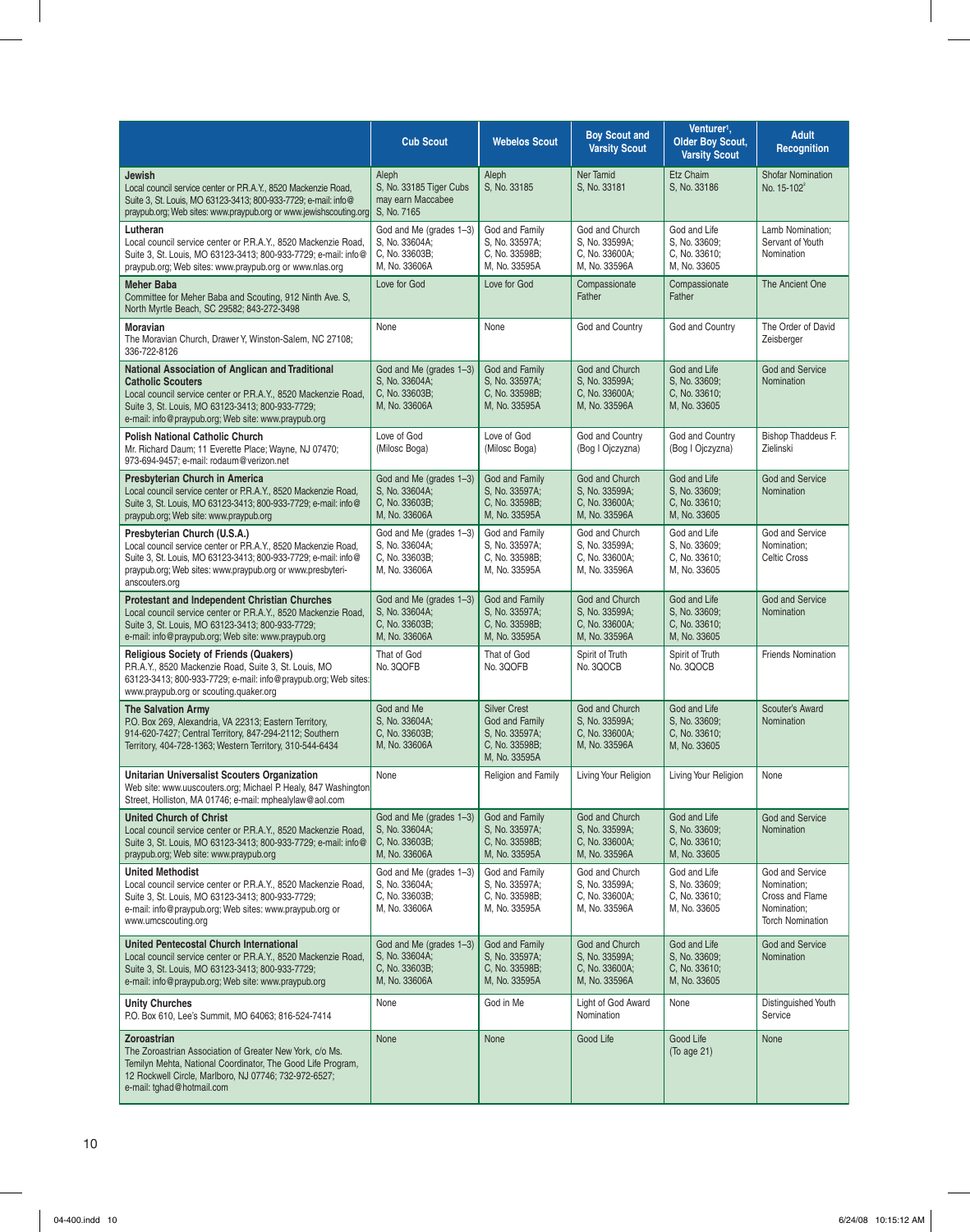*Frequently Asked*Questions

#### What are the religious emblems programs?

The religious emblems programs are programs created by the various religious groups to encourage youth to grow stronger in their faith. The religious groups—not the Boy Scouts of America—have created the religious emblems programs themselves.

The Boy Scouts of America has approved of these programs and allows the recognition to be worn on the official uniform, but each religious organization develops and administers its own program.

#### I have a unit with children of all different faiths. How can I include the religious emblems programs for my unit?

The religious emblems programs should be presented to youth members and their families as an optional program for them to complete through their religious organization. Religious instruction should always come from the religious organization, not from the unit leader. Parents need to be informed of these programs and told where to get the information for their particular faith. Interested in making a presentation on the religious awards? Find sample scripts at www.praypub.org.

#### Do boys and girls participate in the same program?

It depends on the religion. Some religions have created programs that are used by both boys and girls. Other religions have created programs for members of separate youth agencies (i.e., Boy Scouts of America, Girl Scouts of the U.S.A., and Camp Fire Boys and Girls). Please check the specific eligibility requirements for each religious emblems program.

#### Do the youth have to belong to a religious institution?

It depends on the religion. Please check the eligibility requirements for your particular religious program.

#### Why doesn't my religious institution know about the religious emblems programs?

Although the religious bodies at the national level created the religious emblems programs, the local religious institution may not be aware of these programs. It may be helpful to write for more information or even obtain a copy of the curriculum to give to your religious leader.

#### If the religious emblems program for my faith has more than one level (for the different grade levels), may my child earn all of these recognitions?

Yes. Members can earn all levels of their religious emblems program. However, they must be in the appropriate program guidelines when they start and complete each level (they may not go backward and earn younger programs).

#### How is the emblem presented?

The emblem should be presented in a meaningful ceremony, preferably in the youth member's religious institution. Some emblems come with a sample presentation ceremony.

#### How long does it take to complete a program?

It depends on the program. Some programs may take three or four months, others longer.

#### Where is the emblem worn on the uniform?

The universal religious square knot is worn over the left shirt pocket of the uniform. Cloth badges and embroidered square knots are representative of the medal award. When a cloth badge is worn, the medal award is not worn.

#### How do we get started on these programs?

First, youth members must obtain the specific booklet for their religion. This booklet will contain information on all the lessons and

service projects that they will need to complete. Each member needs to have his or her own booklet to document progress. Some religions also provide adult manuals for counselors and mentors. Check with your local council to see if it stocks these booklets in its store, or contact the religious organization directly (addresses and phone numbers are listed in this brochure).

Second, parents must review the specific guidelines for their particular program; age/grade requirements vary from program to program. Some programs require that the youth be an official "member" of the local religious institution, others may not. Each program determines who may serve as counselor (some require clergy, others allow parents or other family members). Be sure to look at specific eligibility guidelines!

Third, families should talk to their religious leaders and show them the booklet before beginning any program. Most of the religious emblems programs require that they be completed under the auspices of that religious organization, and many require the signature of the local religious leader. Again, check the specific eligibility requirements for your religious program.

Fourth, the member needs to complete the requirements, obtain the proper signatures, and follow the instructions to order the emblem/ award. (These emblems are not available in your local council.) The emblem can be presented at any time of the year and should be presented in a meaningful ceremony, preferably in the member's religious institution.

#### Who may serve as counselor?

It depends on the program. Some programs require clergy to serve as counselor, others allow a parent or family member. Please check the specific guidelines for your religious program.

#### How do I order the recognition items?

Each religious program has its own emblem. Follow the instructions in your recognition guidelines because the emblems come from different places and require submission of different information. These emblems will not be available in your local council!

#### What is the adult religious recognition program?

An adult religious recognition award is presented by nomination only. The recognition is presented to worthy adults for their outstanding service to youth both through their religious institution and one of the national youth agencies. Recipients of these awards are unaware that they are being nominated. They are nominated to receive an award by submitting the required application, letters of recommendation, and resume. Please check eligibility requirements for specific awards.

#### Which religious emblem square knot should I wear?

Cloth, silver knot on purple, No. 05007, may be worn by youth or adult members who earned the knot as a youth, above left pocket. Cloth, purple on silver, No. 05014, may be worn by adult members presented with the recognition, above left pocket. Adults may wear both knots if they satisfy qualifying criteria. (See the *Insignia Guide*, No. 33066D.)



Generally, only one knot is worn, but any combination of devices may be worn on the same knot. (See *Cub Scout device*, No. 00926; *Webelos Scout device,* No. 00932; *Boy Scout device*, No. 00927; and *Venturer device*, No. 00930.)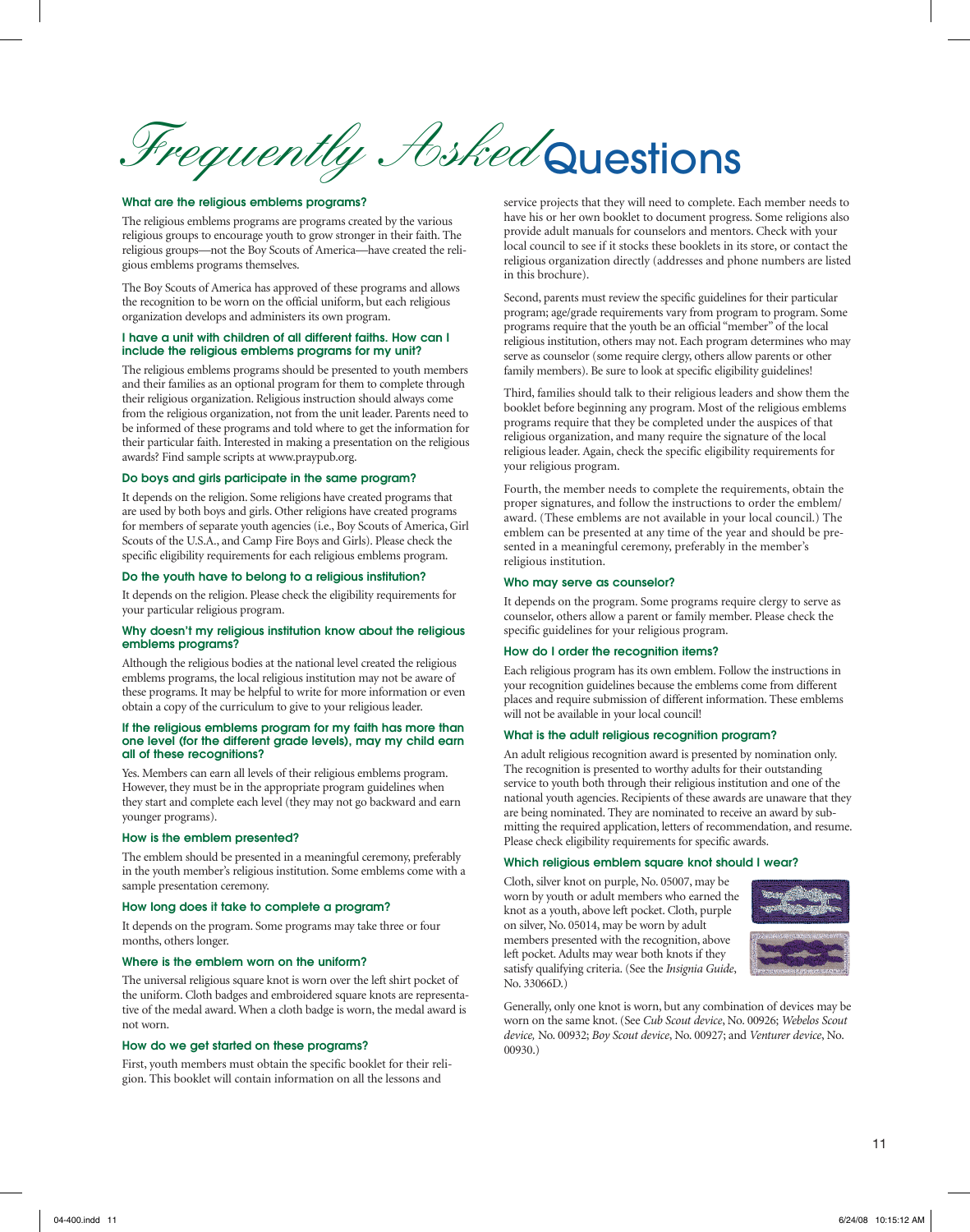**(This page intentionally blank.)**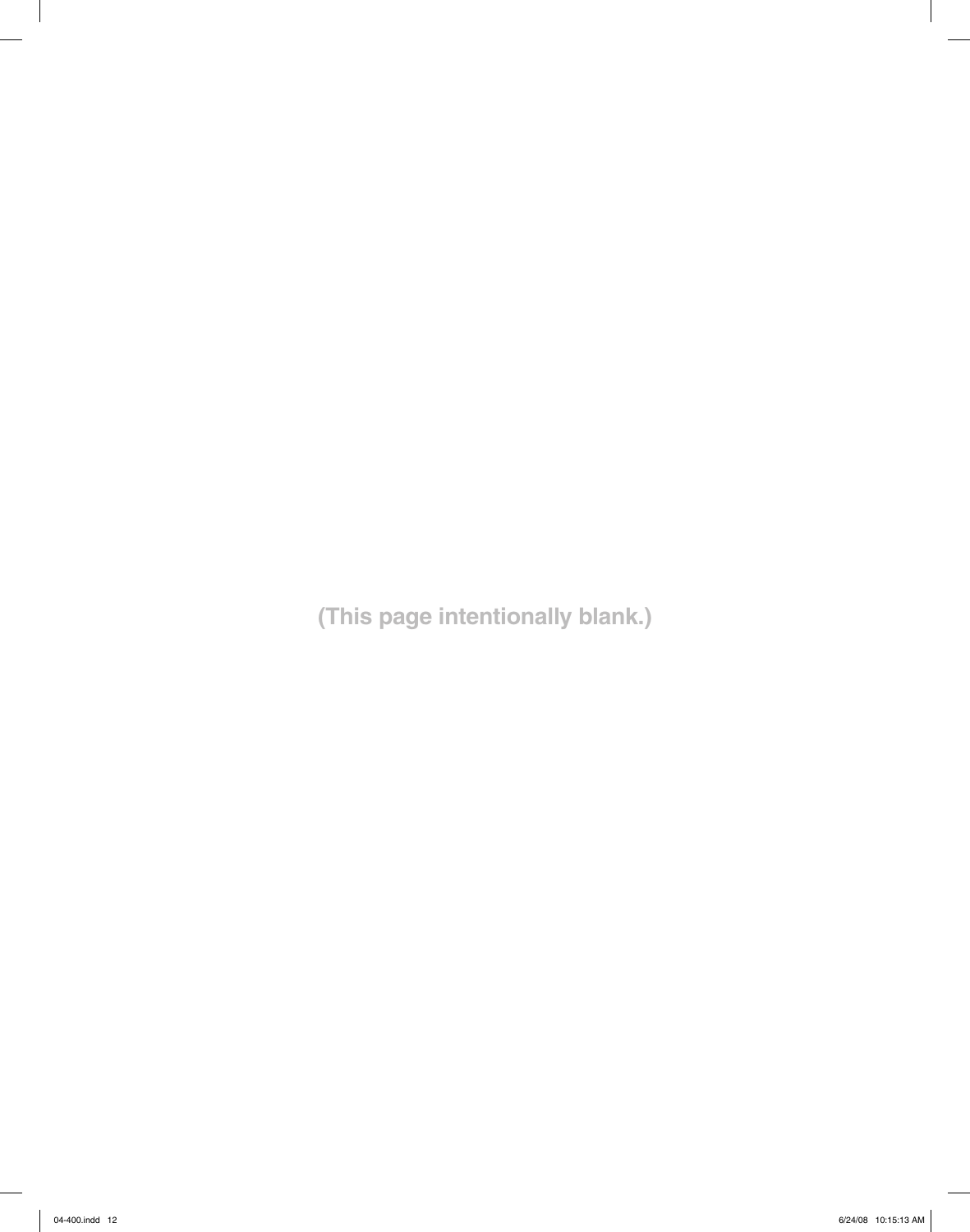# **Relationships Division Resources**

Public Sites: Anyone may access the following sites simply by going to the address provided. However, some sites are intended for specific audiences or purposes.

Go to www.scouting.org, then go to the site map and scroll down to the bottom of the list and click on Relationships Division.

# *New-Unit Organization*

The New-Unit Organization Process (www.scouting.org/media/relationships/thenew-unitprocess)—A detailed outline of the 12-step process to organizing a new unit.

### *New-Unit Resource Kits*

Each of these kits contains step-by-step instructions and resource materials for organizing a new unit with a specific organization. To access the kits online, go to www.scouting.org/media/relationships/newunitresourcekit and click on the organization of your choice. Kits are available for the following organizations:

- American Legion
- • Baptist Church
- • Benevolent and Protective Order of Elks
- • Catholic Church
- • Church of Jesus Christ of Latter-Day Saints
- • Jewish Religious Organizations
- • Lions Club
- • Moose Lodge
- • Rotary Club
- • Salvation Army Corps Community Center
- United Methodist Church
- • Veterans of Foreign Wars
- • Evangelical Lutheran Church
- • Presbyterian Church (U.S.A.)
- • Lutheran Church—Missouri Synod
- • Christian Church (Disciples of Christ)
- The Optimist Club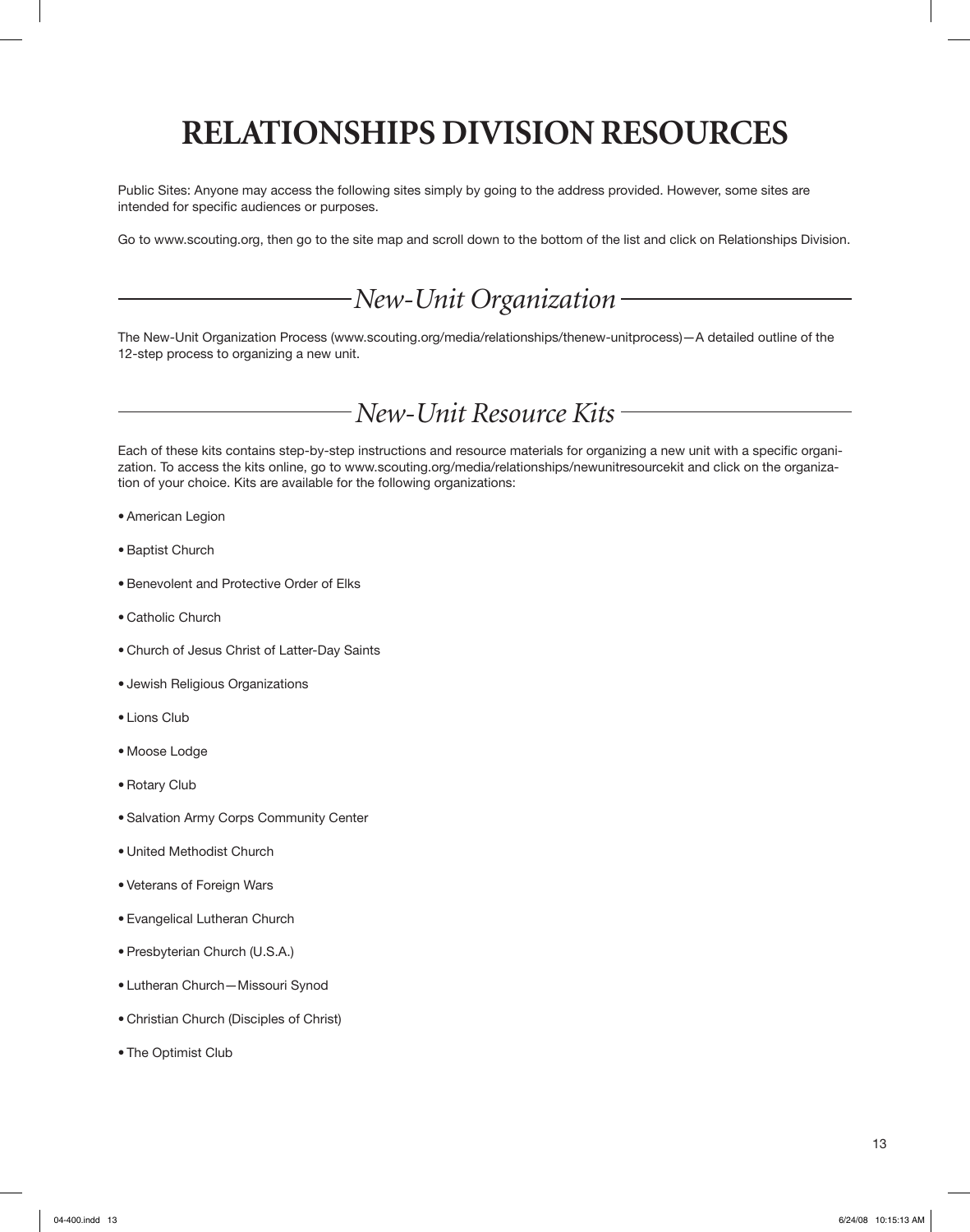**Letters of Endorsement** (www.scouting.org/media/relationships/letters)—These letters of endorsement and statements of mutual cooperation and support provide local organizations with information on the agreements between their national organizations and the Boy Scouts of America.

**Schools and Scouting: Working Together for Youth** (PowerPoint presentation) (accessible from the main Relationships Division page at www.scouting.org/media/relationships)—A presentation that will enable you to effectively talk about how Scouting can help schools achieve their goals. Potential audience: PTA, PTO; Educational Support Groups; Community in Schools Organizations.

**The Case for School Access PowerPoint presentation** (accessible from the main Relationships Division page at www. scouting.org/media/relationships)—Information specifically about how Scouting supports academic success. Potential audience: PTA; PTO; Educational Support Groups; Community In Schools Organizations.

**40 Developmental Assets** (PowerPoint presentation) (accessible from the main Relationships Division page at www.scouting.org/media/relationships)—The Search Institute developed the 40 Assets for Healthy Youth Development presentation. This tool lists each asset and how the Cub Scout and Boy Scout programs support the development of these assets.

**Training the Chartered Organization Representative** (www.scouting.org/media/relationships/trainingthecor)—An outline for an orientation course designed to familiarize Chartered Organization Representatives with Scouting's purpose, mission, structure, programs, and more.

**WD Boyce New Unit Organizer Award** (PDF) (accessible from the main Relationships Division page at www.scouting.org/ media/relationships)—This award is presented to recognize volunteers who organize one or more traditional Scouting units.

### *Program*

**Price of Freedom Conference** (www.scouting.org/media/relationships/priceoffreedom)—The Price of Freedom Conference is a four-day residential program that allows participants the opportunity to interact with experts on current issues of citizenship, patriotism, leadership, and heroism.



**AFL-CIO Wood Badge Scholarship Program** (www.scouting.org/media/relationships/afl-ciowoodbadgescholarship)—The AFL-CIO offers a Wood Badge scholarship to assist selected union members in acquiring skills that will better equip them to serve the youth of their communities.

**VFW Wood Badge Scholarship Program** (www.scouting.org/media/relationships/vfwwoodbadgescholarship)—The VFW national headquarters offers Wood Badge scholarships to assist selected chapter members in acquiring skills that will better equip them to serve the youth of their communities.

**NJCOS Eagle Scout Scholarship Programs** (www.scouting.org/media/relationships/njcos-eaglescoutscholarship)—The National Jewish Committee on Scouting awards national scholarships to the Eagle Scouts that may be used to attend a college, university, or school selected by the student.

**Emmett J. Doerr Memorial Scout Scholarship** (www.nccs-bsa.org/pdf/EJD-ScholarshipApp.pdf)—The National Catholic Committee on Scouting® has established the Emmett J. Doerr Memorial Distinguished Scout Scholarship to be awarded to five outstanding Catholic high school seniors who are Scouts in a BSA program and continuing their education in college.

Additional scholarship information may be secured from the BSA's Web site at www.scouting.org/boyscouts/resources/ scholarships.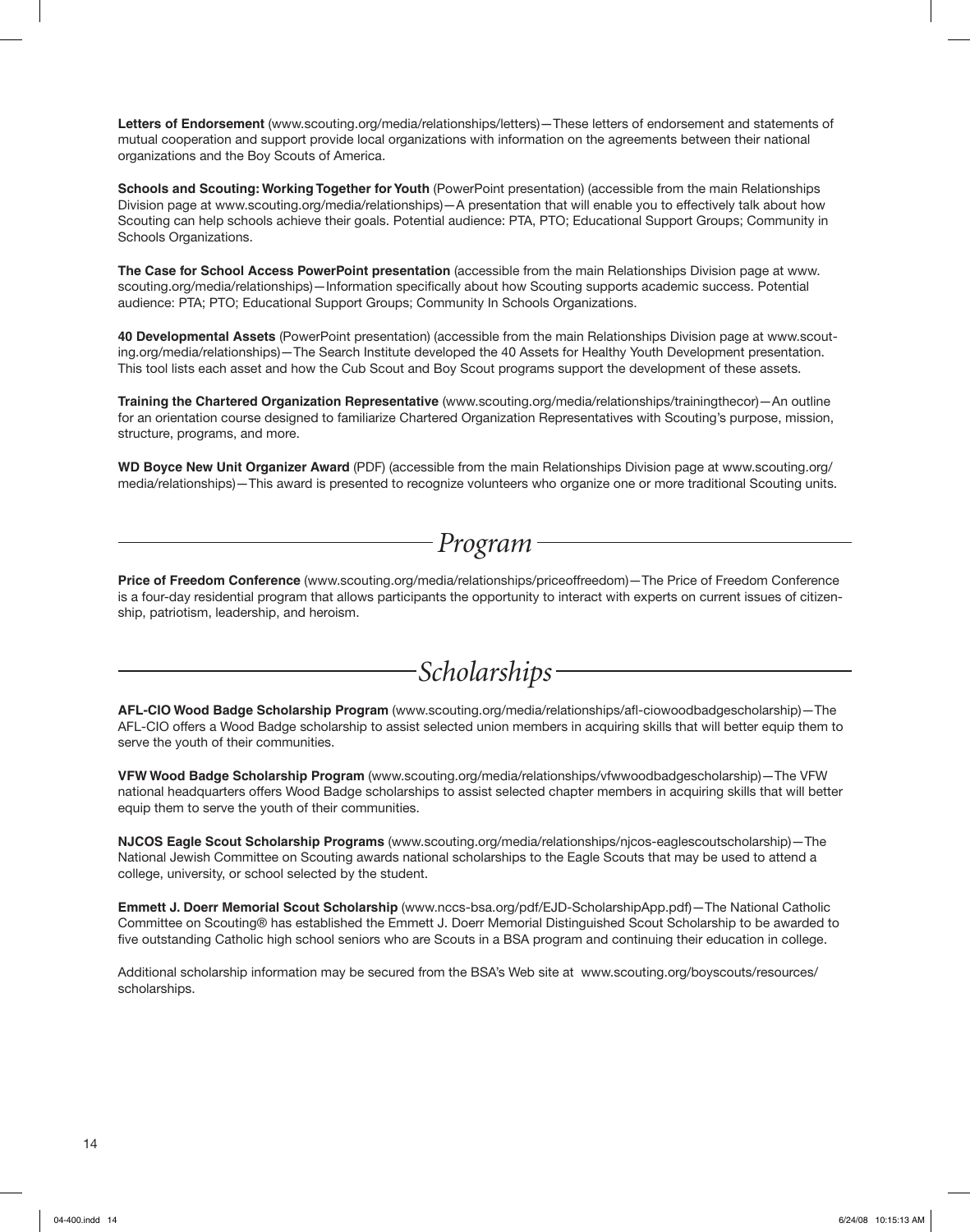# **BSA Internet Resources**

Directory of national council Web sites—www.scouting.org.

The following is a quick guide to the various Web sites operated by the National Council. Please note that some of these sites are for internal use only and are not meant for a public audience.

**American Indian Scouting Association** (http://aisa.scoutreachbsa.org)—Audience: General Public.

**Boy Scouts of America, National Council** (www.scouting.org)—This is the primary Web site for the National Council. Audience: Members and the general public.

*Boys' Life* **(**www.boyslife.org)—A promotional site for *Boys' Life* magazine. Audience: Magazine subscribers and advertisers, both current and potential.

**BSA Online Learning Center** (http://olc.scouting.org/)—This site provides a variety of materials, from quick references to complete courses, all designed to help our members improve leadership skills and deliver a quality program. Audience: Registered Leaders.

**Direct Service BSA** (www.directservicebsa.org)—Audience: Members who are supported by Direct Service rather than a local council.

*Fieldbook* **companion site** (www.bsafieldbook.org)—Companion site for the *Fieldbook*. Audience: Members who have purchased the *Fieldbook.*

**Finance Support Division** (www.fsd.org)—Meant for finance support personnel (professionals, committees, and key volunteers) in the field. Mostly password-protected. Audience: Finance professionals and council finance committee members.

**Florida Sea Base** (www.bsaseabase.org)—Promotional site for the Florida Sea Base. Audience: Members that may wish to consider visiting the base.

**Good Turn for America** (www.goodturnforamerica.org)—This is a separate site for the "Good Turn for America" campaign. In addition to providing information about the program, there is a section where units may log in to report service hours. Audience: Members and the general public.

**Interamerican Scout Foundation** (www.interamfoundation.org)—This site is operated by International Division on behalf of the Interamerican Scout Foundation. Audience: Anyone who might wish to contribute to the foundation.

**Join Cub Scouting** (www.joincubscouting.org)—Promotional site for the Cub Scout program. Audience: General public, specifically non-members who may wish to consider joining or starting a unit.

**Learning for Life** (www.learning-for-life.org)—A stand-alone site for Learning for Life and Exploring programs. Audience: Participants in these programs.

**Legal Issues Site** (www.bsalegal.org)—This site provides information about the legal issues the BSA is currently facing. Audience: Members and the general public.

**National Eagle Scout Association** (www.nesa.org)—NESA's site supports their members, markets to potential members, and provides assistance and resources to Scouts who are pursuing the Eagle rank. Audience: Current and potential Eagle Scouts. See also their "members" section under access-restricted sites.

**National Scouting Museum** (www.bsamuseum.org)—Promotional site for the museum. Audience: Anyone that may wish to consider visiting the museum.

**Northern Tier High Adventure Base** (www.ntier.org)—Promotional site for the Northern Tier High Adventure Base. Audience: Members that may wish to consider visiting the base.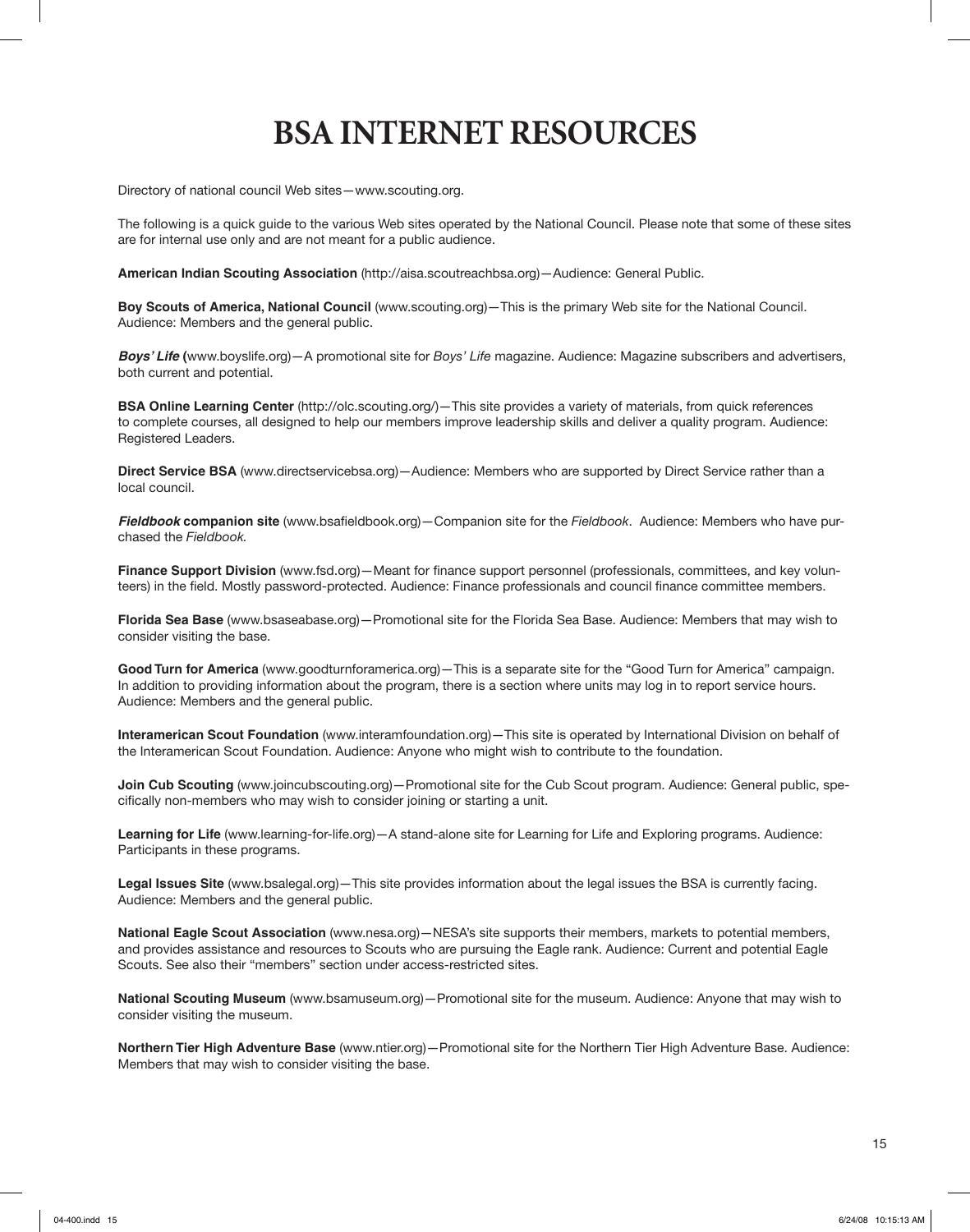**Order of the Arrow** (www.oa-bsa.org/)—The official Order of the Arrow Web site of the Boy Scouts of America. Audience: Order of the Arrow members.

**Scouting—Vale La Pena** (www.scoutingvalelapena.org)—The official Spanish-language Web site of the Boy Scouts of America. Audience: General Public.

**Soccer and Scouting** (www.soccerandscouting.org)—Promotional site for the Cub Scout Division's "Soccer and Scouting" program. Audience: General public, specifically non-members who may wish to consider joining or starting a unit.

**Scouting Friends** (www.scoutingfriends.org)—This site is intended to reach former members of Scouting who are interested in reconnecting with the movement. Audience: Former members.

*Scouting* **magazine** (www.scoutingmagazine.org)—Web site for *Scouting* magazine — contains full content (except ads) back to 1998. Audience: Magazine subscribers and advertisers, both current and potential.

*Scouting* **magazine subscription site** (http://shop.scoutingmagazine.org/subscribe)—Scouting magazine has set up an e-commerce site that offers one item: subscriptions to the magazine. Audience: Parents and other Scouting supporters who are not registered members, but who may wish to subscribe to the magazine.

**Scoutreach Division** (www.scoutreachbsa.org)—The official Scoutreach Division Web site of the Boy Scouts of America. Audience: General Public.

**Supply Group** (www.scoutstuff.org)—A separate stand-alone site for Supply Group, offers online purchasing for Supply Division items. Audience: Members.

**The Merits of Marketing** (www.marketing.scouting.org)—Marketing opportunities, tips, and resources for local councils. Audience: Council volunteers and professionals involved in marketing.

**The Scout Zone** (www.thescoutzone.org)—Promotional site for the Boy Scout program. Audience: General public, specifically non-members who may wish to consider joining.

**Tooth of Time Traders** (www.toothoftimetraders.org)—E-Commerce site for Philmont Scout Ranch. Audience: Members.

**Youth Protection Resources** (www.scouting.org/youthprotection)—Collection of Youth Protection Resources. Audience: General public.

# *Other Relationships Materials on the Web*

Go to http://info.netbsa.org/ and click on the Relationships Division link. Information provided via info.netbsa.org is for internal use only and should not be provided in any medium to unauthorized personnel.

**Foundations for Growth** (http://info.netbsa.org/dev/relationships/04-925) When Scouting is properly understood as a resource program, community organizations will use it more effectively; when a quality program is delivered, more youth will become members.

**Executive Briefings** (http://info.netbsa.org/dev/relationships/briefings)—These audio briefings will provide a detailed overview of several community organizations in a time-efficient manner.

**ProTalk** (http://info.netbsa.org/dev/relationships/protalk)—ProTalk is a conversational podcast series for the unit serving executive. We will offer new programs from time to time.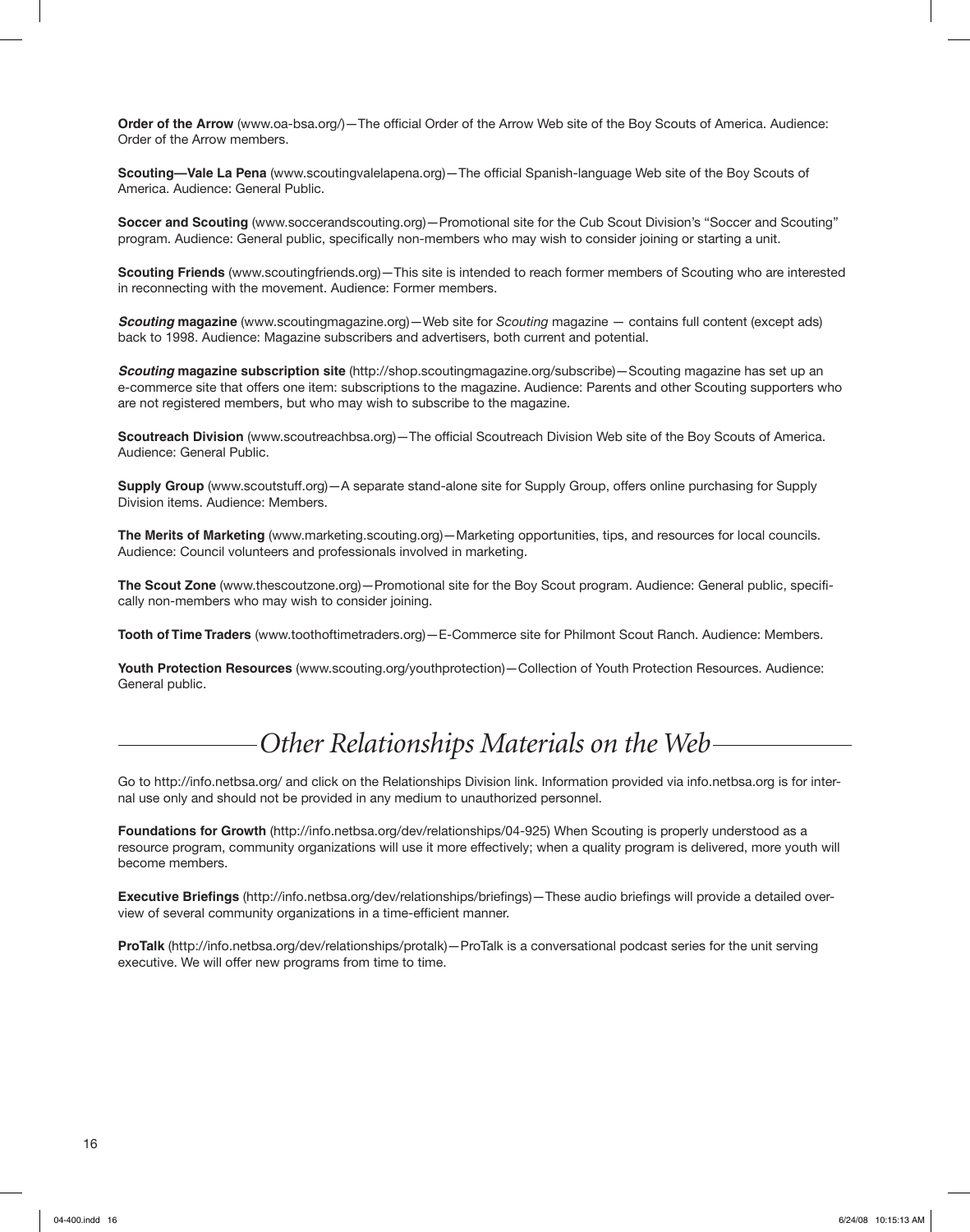# **Special Resources**

Contemporary issues and concerns of community-based organizations for which the Boy Scouts of America has resources. Items with order numbers are ordered directly from National Supply Division Distribution Center. Photocopy and use the order form on page 21 to place your order. Prices are subject to change without notice.

| <b>Issue/Concern</b>                       | <b>Order No.*</b> | <b>BSA Resources</b>                                                 | <b>Unit Price</b> |
|--------------------------------------------|-------------------|----------------------------------------------------------------------|-------------------|
| <b>Youth Protection</b>                    |                   | Youth Protection Education and Training                              |                   |
|                                            | No. 34335         | Children's Bill of Rights (small)                                    | \$4.88            |
| Substance abuse                            | No. 34417         | Drugs: A Deadly Game                                                 | .99               |
| Ethical decision making                    | No. 33620         | Youth's Frontier: Making Ethical Decisions                           | Online Only       |
| Adult leadership devel-<br>opment/training | No. 34169         | Leadership Training: Plans, Procedures, Materials                    | 4.99              |
|                                            | No. 33118         | The Chartered Organization Representative                            | 1.99              |
|                                            | No.04-113         | Training the Chartered Organization Representative                   |                   |
|                                            | No. 33080         | Membership Committee Guide                                           | 4.39              |
| Special needs                              | No. 33056C        | A Guide to Working With Boy Scouts With<br><b>Disabilities</b>       | 1.99              |
|                                            | No. 32115A        | Learning for Life: Special Needs                                     | 8.99              |
| Ethnic minorities                          | No. 11-067C       | <b>Scoutreach Resources</b>                                          |                   |
| Illiteracy                                 |                   | Boys' Life magazine                                                  |                   |
|                                            |                   | All handbooks                                                        |                   |
|                                            | No. 33378A        | Reading merit badge pamphlet                                         | 3.49              |
| Sports and high-adven-<br>ture activities  |                   | <b>Venture Series</b>                                                |                   |
|                                            | No. 33105         | <b>Boy Scout Handbook</b>                                            | 8.99              |
| Values formation and<br>skills for living  | No. 32115A        | Learning for Life: K-12, a partner in education and<br>special needs | 8.99              |
| World peace and<br>understanding           | No. 22-159        | World Friendship Fund                                                |                   |

\*Items with four or five digits may be ordered, using a credit card, from the BSA Supply Division's toll-free number (800-323-0732) or from any BSA local council service center. The local council uses the order form on page 23 to place an order for items with hyphenated numbers.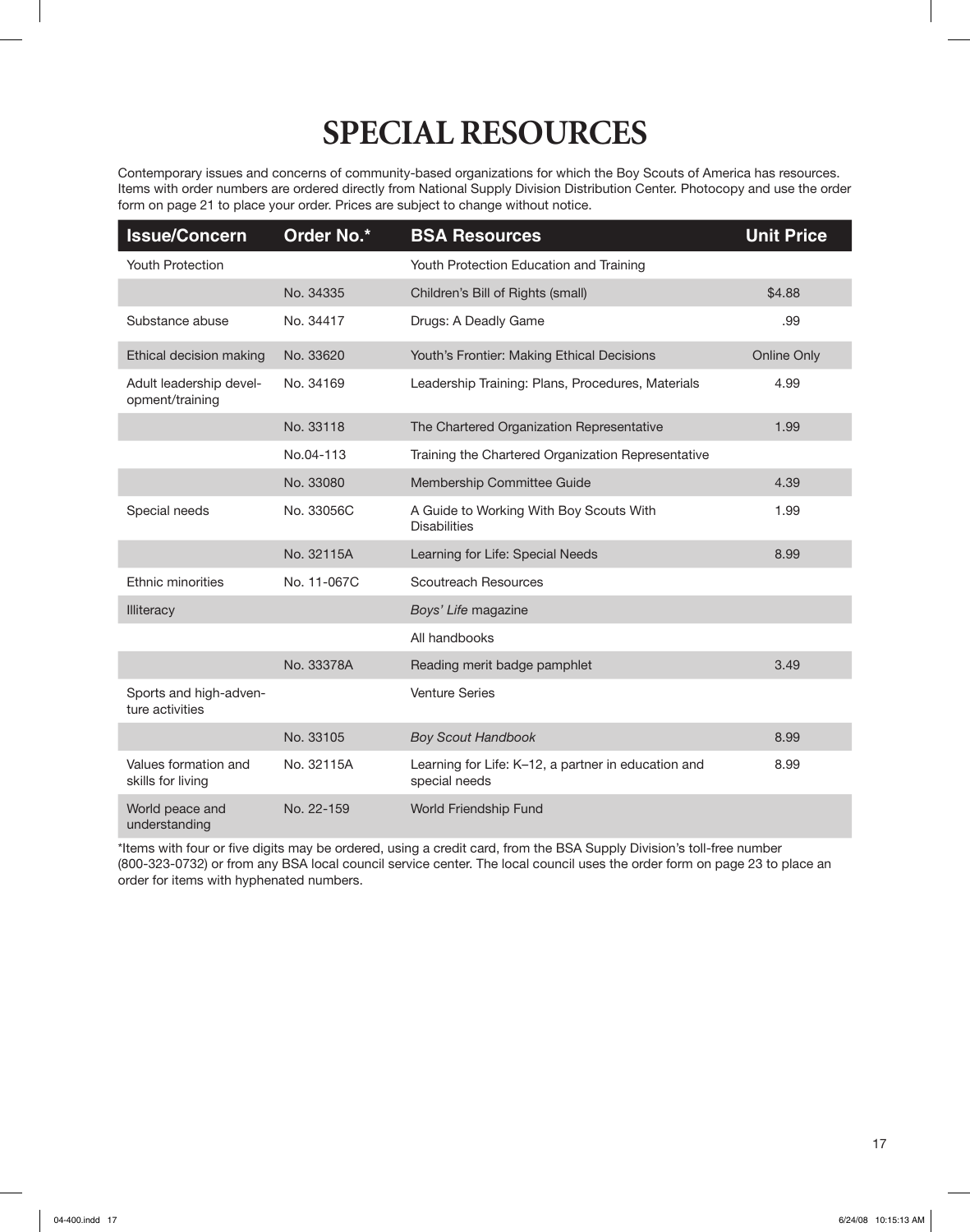# *Supply Division Literature*

The following items may be ordered directly from National Supply Division Distribution Center. Prices are subject to change without notice. Photocopy and use the order form on page 21 to place your order.

# **General**

| Order<br><b>Number</b> | <b>Title or Description</b>                            | <b>Unit Price</b> |
|------------------------|--------------------------------------------------------|-------------------|
| No. 00097              | Organizer lapel pin for civilian wear                  | \$7.39            |
| No. 14269              | William D. Boyce New-Unit Organizer square knot        | 1.59              |
| No. 33080              | Membership Committee Guide                             | 4.39              |
| No. 33118              | The Chartered Organization Representative              | 1.99              |
| AV-02V017              | Chartered Organization Representative Fast Start Video | 9.88              |
| AV-O2DVD17             | Chartered Organization Representative Fast Start DVD   | 14.99             |

# **Labor Relationships**

| Order<br><b>Number</b> | <b>Title or Description</b>                | <b>Unit Price</b> |
|------------------------|--------------------------------------------|-------------------|
| No. 33326              | American Labor merit badge pamphlet        | \$3.49            |
| No. 34532C             | <b>Recommending Merit Badge Counselors</b> | .89               |

### **Religious Relationships**

| <b>Order</b><br><b>Number</b> | <b>Title or Description</b>                          | <b>Unit Price</b> |
|-------------------------------|------------------------------------------------------|-------------------|
| No. 33604A                    | God and Me Student Workbook-Grades 1, 2, and 3       | \$3.99            |
| No. 33603B                    | God and Me Counselor Manual                          | 3.99              |
| No. 33606A                    | God and Me Adult Mentor Packet                       | 3.99              |
| No. 33597A                    | God and Family Student Workbook-Grades 4 and 5       | 3.99              |
| No. 33598B                    | God and Family Counselor Manual                      | 3.99              |
| No. 33595A                    | God and Family Adult Mentor Packet                   | 3.99              |
| No. 33599A                    | God and Church Student Workbook – Grades 6, 7, and 8 | 3.99              |
| No. 33600A                    | God and Church Counselor Manual                      | 3.99              |
| No. 33596A                    | God and Church Adult Mentor Packet                   | 3.99              |
| No. 33605A                    | God and Life Adult Mentor Packet V                   | 3.99              |
| No. 33609A                    | God and Life Student Workbook - Grades 9-12          | 3.99              |
| No. 33610A                    | God and Life Counselor Manual                        | 3.99              |
| No. 34248                     | Reverence (daily devotional book)                    | 3.49              |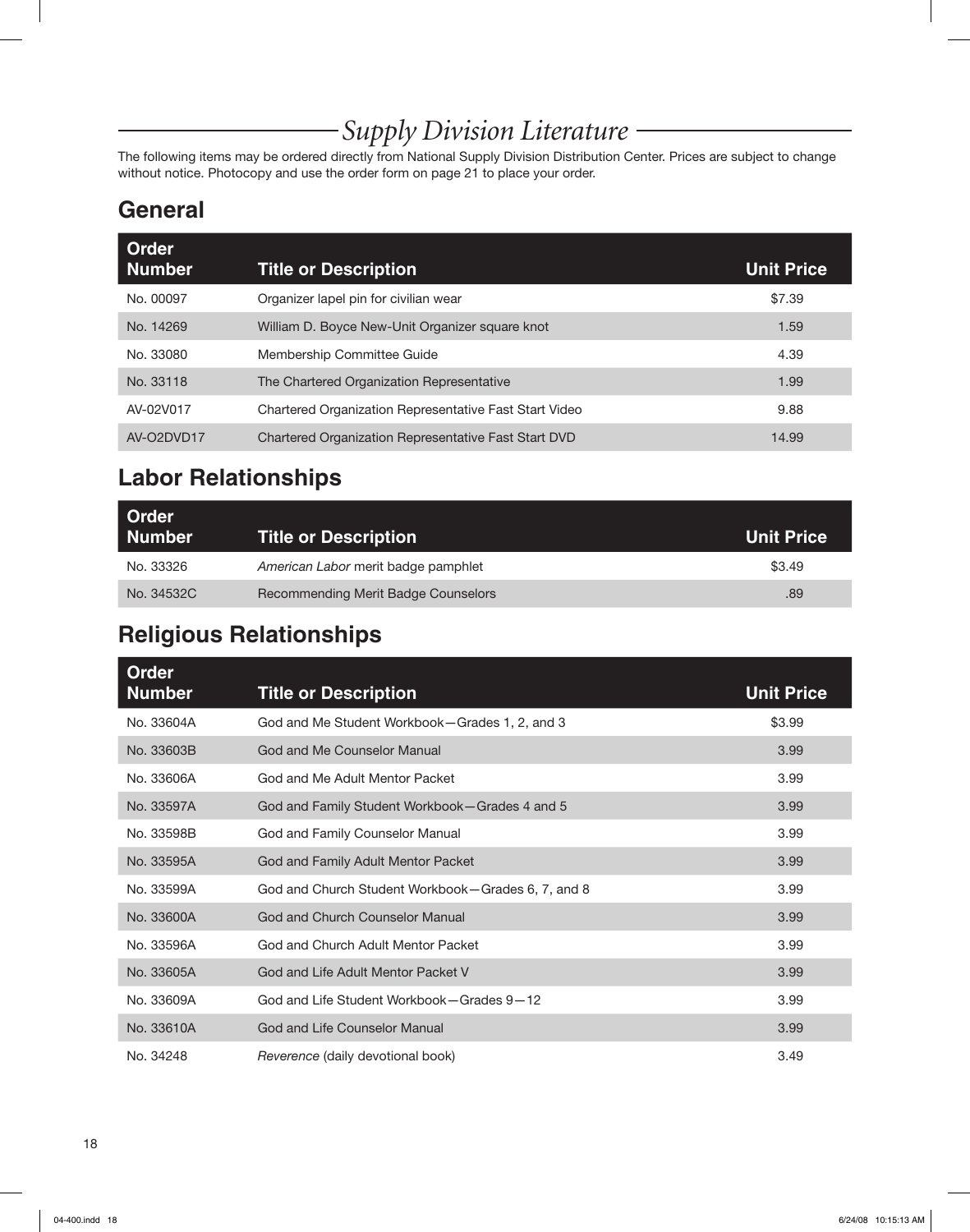| <b>Order</b><br><b>Number</b> | <b>Title or Description</b>           | <b>Unit Price</b> |
|-------------------------------|---------------------------------------|-------------------|
| No. 00440                     | Chaplain patch*                       | 2.39              |
| No. 00443                     | Chaplain aide patch (youth)*          | 2.39              |
| No. 05014                     | Religious emblem square knot (adult)* | 1.59              |
| No. 05007                     | Religious emblem square knot (youth)* | 1.59              |

# **Devices for Square Knot**

\*All religious faiths use these items.

# *God and Country Mentor Program*

A mentor is someone who serves as a living example for another person. This God and Country mentor program is designed to help adults look directly at what it means to serve as a Christian mentor and it gives suggestions for how to have a positive Christian influence on a child. The mentor curriculum is designed for adults to work with a young person who is enrolled in the God and Country program series. This mentor program does not replace the traditional God and Country series; it is an optional approach available to adults.

The mentor program is not to be confused with the adult recognition awards. An adult who completes the mentor studies will receive a certificate and a lapel pin for wear on non-uniform clothing.

# **Catholic Relationships**

| Order<br><b>Number</b> | <b>Title or Description</b>         | <b>Unit Price</b> |
|------------------------|-------------------------------------|-------------------|
| No. 33074A             | Light of Christ record book         | \$4.99            |
| No. 33085A             | Parvuli Dei record book (English)   | 4.99              |
| No. 33094              | Ad Altare Dei record book           | 5.99              |
| No. 33072              | Counselor's Guide for Ad Altare Dei | 6.99              |
| No. 33076A             | Pope Pius XII record book           | 5.99              |
| No. 34733A             | Pope Pius Counselor's Guide         | 14.99             |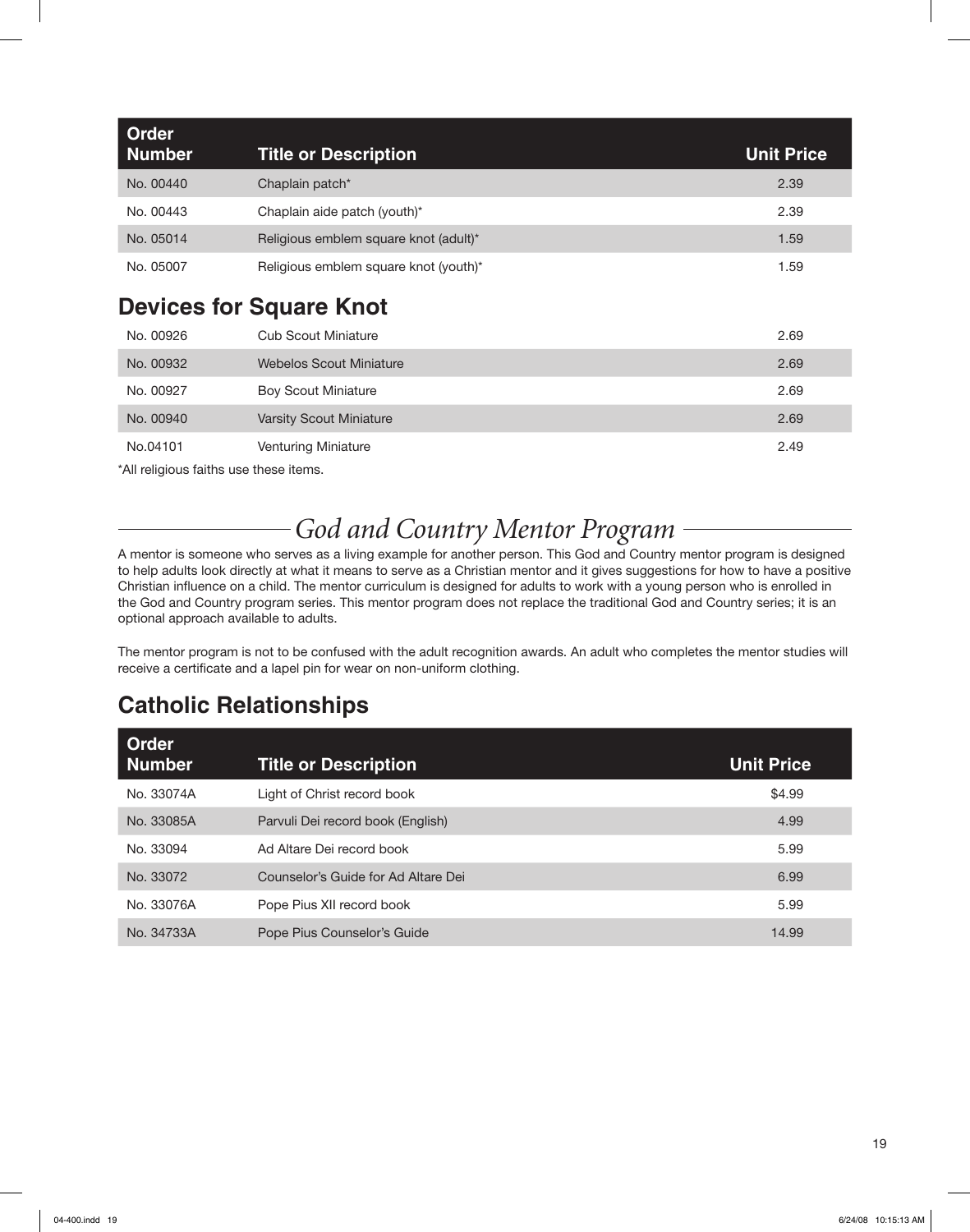# *Top 15 Religious Chartered Organizations*

The following is a list of the top 15 religious chartered organizations working with Scouting today, along with their Web sites where available.

| <b>Name of Organization</b>                 | Web site address(es)                     |
|---------------------------------------------|------------------------------------------|
| Church of Jesus Christ of Latter-day Saints | www.lds.org                              |
| <b>United Methodist Churches</b>            | www.umc.org                              |
| Catholic Churches and organizations         | www.nccs-bsa.org; www.kofc.org           |
| Presbyterian Church (USA)                   | www.pcusa.org                            |
| Lutheran Churches                           | www.nlas.org                             |
| <b>Baptist Churches</b>                     | www.sbc.net/; www.baptistscouters.org/   |
| <b>Episcopal Churches</b>                   | www.episcopalchurch.org/                 |
| United Church of Christ                     | www.ucc.org/                             |
| Christian Church (Disciples of Christ)      | www.disciples.org/                       |
| Independent community churches              |                                          |
| <b>Churches of Christ</b>                   | www.cocn.org/congreg.html                |
| Independent evangelical churches            |                                          |
| The Salvation Army                          | www.salvationarmyusa.org/usn/www_usn.nsf |
| Church of God                               | www.chog.org/                            |
| Jewish Synagogues and Centers               | www.jewishscouting.org                   |

# *Top 15 Community Chartered Organizations*

The following is a list of the top 15 religious chartered organizations working with Scouting today, along with their Web sites where available.

| <b>Name of Organization</b>             | Web site address(es)                    |
|-----------------------------------------|-----------------------------------------|
| Lions International                     | www.lionsclubs.org                      |
| The American Legion                     | www.legion.org                          |
| Rotary International                    | www.rotary.org ; www.ifsr-net.org       |
| Kiwanis International                   | www.kiwanis.org                         |
| Veterans of Foreign Wars                | www.vfw.org                             |
| Benevolent and Protective Order of Elks | www.elks.org; www.elks-and-scouting.org |
| Boys and Girls Clubs of America         | www.bgca.org                            |
| Optimist International                  | www.optimist.org                        |
| Loyal Order of Moose                    | www.mooseintl.org                       |
| Masons                                  | https://freemasonry.org/                |
| Izaak Walton League                     | http://iwla.org                         |
| <b>Ruritan National</b>                 | www.ruritan.org                         |
| <b>Grange National</b>                  | www.grange.org                          |
| Men's Clubs                             |                                         |
| Jaycees                                 | www.usjaycees.org                       |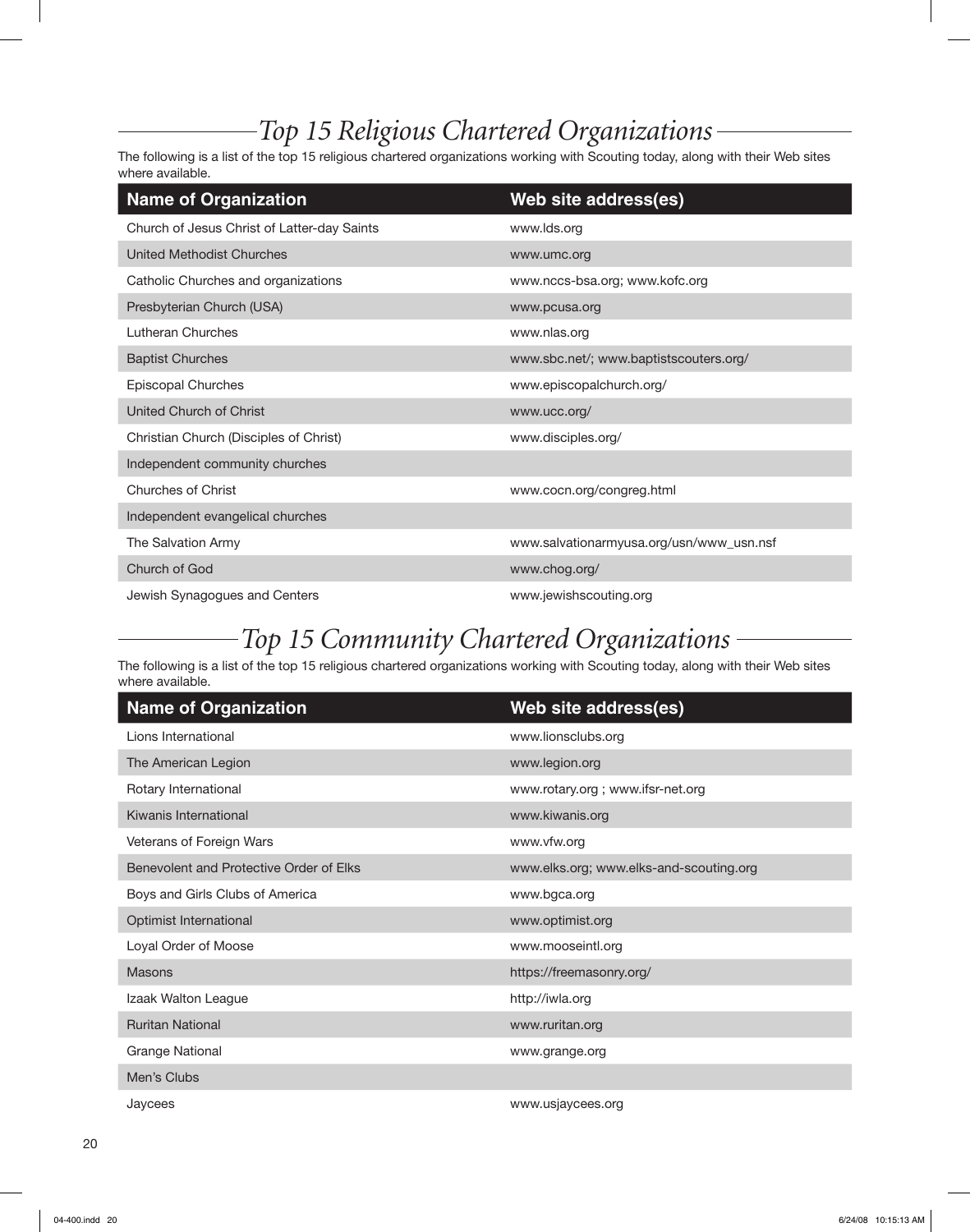### **Standard Order Form**

| Customer   |  |  |  |  |  | Source Document No. |
|------------|--|--|--|--|--|---------------------|
| Account No |  |  |  |  |  |                     |

Please use the correct account number, as it relates to the disposition of this merchandise.

| $Date_$         | Please complete the following information:<br><u> 1989 - Johann Stein, mars an deus Amerikaansk kommunister (</u><br><u> 1989 - Johann Barbara, martxa alemani</u> |                                  |      |       |                |  |  |  |  |
|-----------------|--------------------------------------------------------------------------------------------------------------------------------------------------------------------|----------------------------------|------|-------|----------------|--|--|--|--|
|                 |                                                                                                                                                                    | Ship to $\overline{\phantom{a}}$ |      |       |                |  |  |  |  |
|                 | Address <b>Management Community Community</b>                                                                                                                      |                                  |      |       |                |  |  |  |  |
|                 |                                                                                                                                                                    |                                  |      |       |                |  |  |  |  |
| Item            | Number   Item Description                                                                                                                                          | Unit (pkg.,<br>box, ea.)         | Qty. | Price | Total<br>Price |  |  |  |  |
|                 |                                                                                                                                                                    |                                  |      |       |                |  |  |  |  |
|                 |                                                                                                                                                                    |                                  |      |       |                |  |  |  |  |
|                 |                                                                                                                                                                    |                                  |      |       |                |  |  |  |  |
|                 |                                                                                                                                                                    |                                  |      |       |                |  |  |  |  |
|                 |                                                                                                                                                                    |                                  |      |       |                |  |  |  |  |
|                 |                                                                                                                                                                    |                                  |      |       |                |  |  |  |  |
|                 |                                                                                                                                                                    |                                  |      |       |                |  |  |  |  |
|                 |                                                                                                                                                                    |                                  |      |       |                |  |  |  |  |
|                 |                                                                                                                                                                    |                                  |      |       |                |  |  |  |  |
|                 |                                                                                                                                                                    |                                  |      |       |                |  |  |  |  |
|                 |                                                                                                                                                                    |                                  |      |       |                |  |  |  |  |
|                 |                                                                                                                                                                    |                                  |      |       |                |  |  |  |  |
|                 |                                                                                                                                                                    |                                  |      |       |                |  |  |  |  |
|                 |                                                                                                                                                                    |                                  |      |       |                |  |  |  |  |
|                 |                                                                                                                                                                    |                                  |      |       |                |  |  |  |  |
|                 |                                                                                                                                                                    |                                  |      |       |                |  |  |  |  |
|                 |                                                                                                                                                                    |                                  |      |       |                |  |  |  |  |
|                 |                                                                                                                                                                    |                                  |      |       |                |  |  |  |  |
|                 |                                                                                                                                                                    |                                  |      |       |                |  |  |  |  |
|                 |                                                                                                                                                                    |                                  |      |       |                |  |  |  |  |
|                 |                                                                                                                                                                    |                                  |      |       |                |  |  |  |  |
|                 |                                                                                                                                                                    |                                  |      |       |                |  |  |  |  |
|                 |                                                                                                                                                                    |                                  |      |       |                |  |  |  |  |
|                 |                                                                                                                                                                    |                                  |      |       |                |  |  |  |  |
|                 |                                                                                                                                                                    |                                  |      |       |                |  |  |  |  |
|                 |                                                                                                                                                                    |                                  |      |       |                |  |  |  |  |
|                 | Note: All prices shown are wholesale. Prices subject to change without notice.                                                                                     |                                  |      | Total |                |  |  |  |  |
|                 |                                                                                                                                                                    |                                  |      |       |                |  |  |  |  |
| Scout Executive |                                                                                                                                                                    | Council                          |      |       |                |  |  |  |  |

(Give official title if not Scout executive.)

#### **Boy Scouts of America • National Distribution Center**

2109 Westinghouse Blvd. • P.O. Box 7143 • Charlotte, NC 28241-7143 • 1-800-323-0732 • Fax: 704-588-5822

**Please use this form for Supply Division items; order bin resource items on the Bin Resource Order Form.**